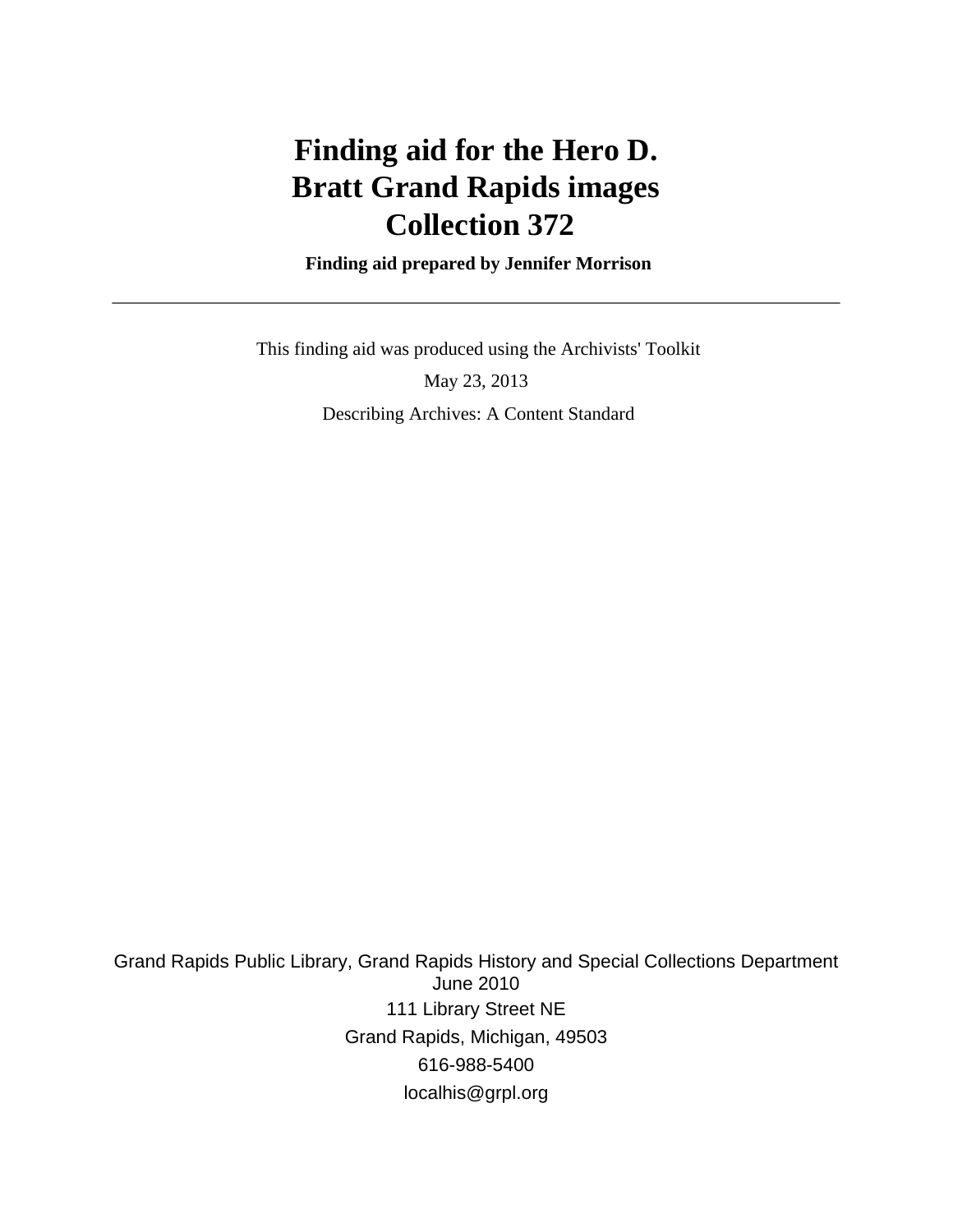# **Table of Contents**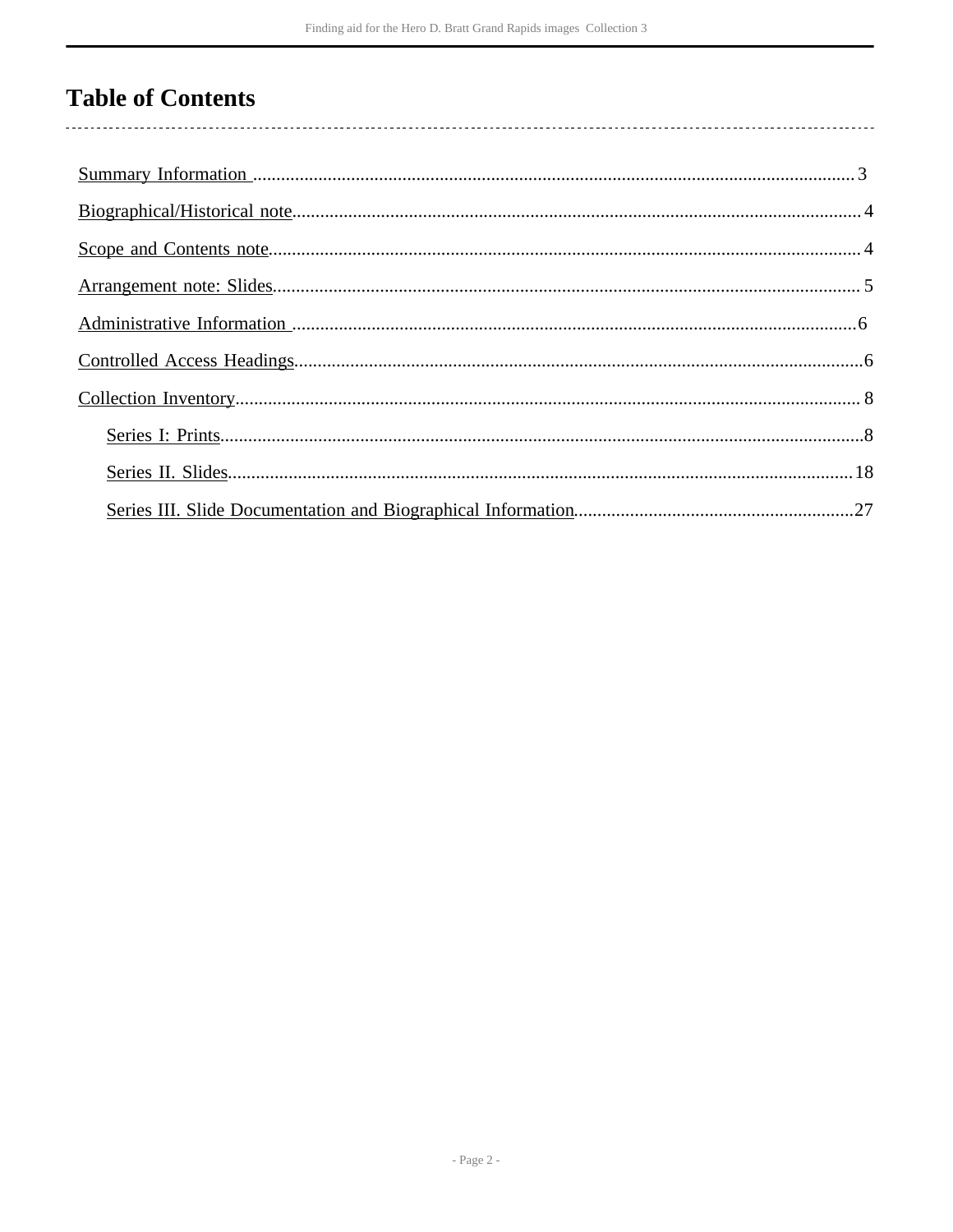# <span id="page-2-0"></span>**Summary Information**

| <b>Repository</b>             | Grand Rapids Public Library, Grand Rapids History and Special<br><b>Collections Department</b>                                                                                                                                                                                                                                                                                                                                                                                                                                           |
|-------------------------------|------------------------------------------------------------------------------------------------------------------------------------------------------------------------------------------------------------------------------------------------------------------------------------------------------------------------------------------------------------------------------------------------------------------------------------------------------------------------------------------------------------------------------------------|
| <b>Creator - Photographer</b> | Bratt, Hero D, 1900-1977                                                                                                                                                                                                                                                                                                                                                                                                                                                                                                                 |
| <b>Title</b>                  | Hero D. Bratt Grand Rapids images                                                                                                                                                                                                                                                                                                                                                                                                                                                                                                        |
| Date [inclusive]              | 1961-1973, no date                                                                                                                                                                                                                                                                                                                                                                                                                                                                                                                       |
| <b>Extent</b>                 | 6.0 Linear feet                                                                                                                                                                                                                                                                                                                                                                                                                                                                                                                          |
| Language                      | English                                                                                                                                                                                                                                                                                                                                                                                                                                                                                                                                  |
| <b>Abstract</b>               | Hero D. Bratt (1900-1977) worked in downtown Grand Rapids, Michigan<br>during the urban renewal period in the late 1960s and early 1970s. As an<br>amateur photographer, Bratt documented the buildings and streetscapes<br>before the changes, as well as the demolition and new construction<br>processes. The collection includes over 1,500 color slides, each converted<br>into a print. Because of the comprehensiveness and quality of the images,<br>they are an invaluable record of modern change in downtown Grand<br>Rapids. |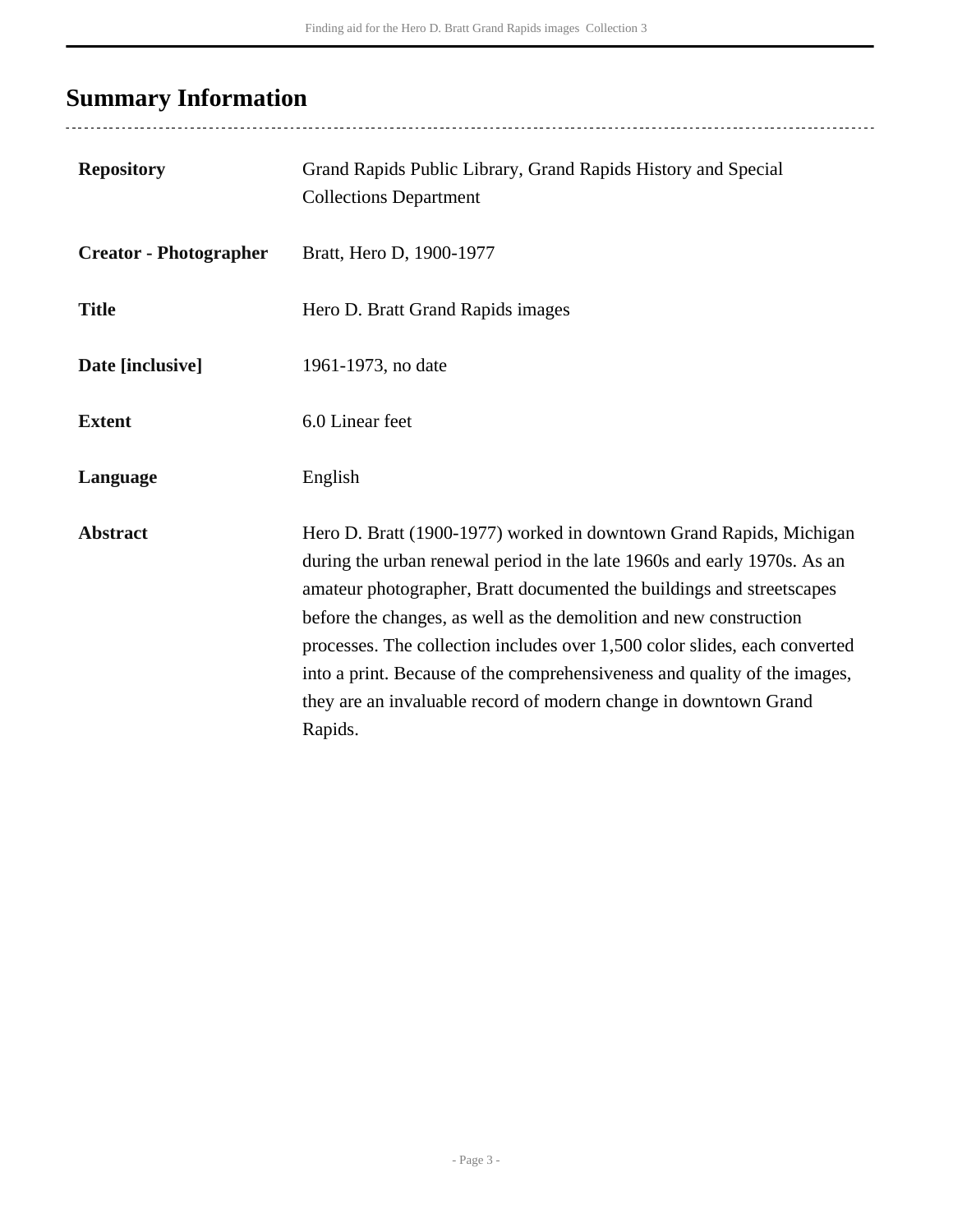# <span id="page-3-0"></span>**Biographical/Historical note**

Hero D. Bratt was born December 29, 1900 in Crisp, Michigan, the oldest of thirteen children. His parents, Dirk and Hattie (nee Boeve), were farmers and Hero's childhood was characterized by manual labor and farm life. At the age of 22, however, he chose to move to Grand Rapids and attend high school shortly after Grand Rapids Christian High opened in 1921. In the city he took jobs to support himself during and after high school, and eventually became a heating salesman/engineer. He attended Sherman Street Christian Reformed Church where he met Clara Koppers, whom he married in 1927. The couple adopted a son, Don, in 1932. They also had a daughter Francis (Anne).

Soon after moving to Grand Rapids, Hero became interested in photography and purchased a camera. He was known for the volume of photos he took and the notes he kept on them. During Grand Rapids' urban renewal era, Hero launched a project to record images of literally every downtown structure affected by the trend. His office, a former residence at 331 Ottawa NW, was in the heart of the area that experienced the most drastic changes. Motivated, meticulous, and with unique access to a broad range of vantage points, Hero photographed buildings before, during and after demolition as well as the buildings that replaced them before, during and after construction. From the slides, he developed a program called "Glimpses of Old Grand Rapids" that became very popular and that he gave frequently to community groups for over twelve years.

Hero shared his love of photography with his son and Don worked with his father on the urban renewal project. Don is responsible for some of the images, especially the interior shots where a flash was necessary. Hero died May 25, 1977, after which time Don continued his father's quest of presenting "Glimpses of Old Grand Rapids" to local audiences and ensuring that Hero's faithful record of the changes in downtown were preserved and made known to subsequent generations.

# <span id="page-3-1"></span>**Scope and Contents note**

There are over 1500 color slides in this collection of urban renewal activity in downtown Grand Rapids, taken by Hero Bratt and some by his son, Don. The slides date from 1961 to 1973 with many slides undated and possibly from slightly earlier or later years. The slides show downtown streets such as Monroe, Michigan, Crescent, Lyon, Ionia and Ottawa. They show churches, schools, government buildings like City Hall and commercial buildings such as banks and breweries. There are also views of highways, parks and Calder Plaza.

The vast scale of demolition and rebuilding unique to the urban renewal period allowed views of the city impossible at any time before or after. Relationships between buildings, streets and other landmarks (and notably relationships between old and new) are made clear through Bratt's images in a manner that is often unprecedented. Bratt shot buildings up close, capturing detail, but also shot broader scenes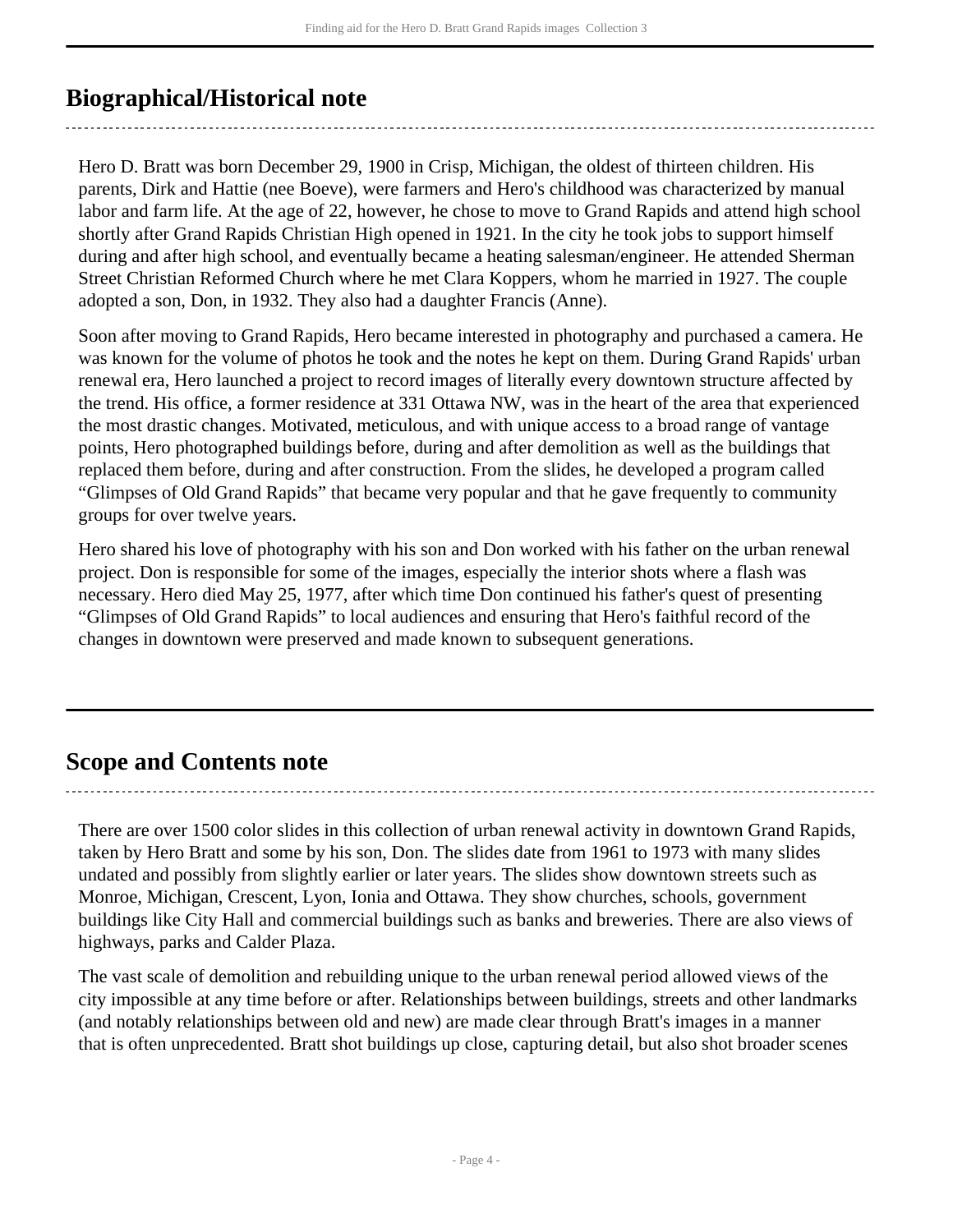from multiple angles and from the same angle at multiple points in time so that we can essentially watch buildings come down and the newer structures go up in their place.

Patrons with specific interests would do well to search broadly in this collection because often the view in the background (or a minor detail captured in just the right way) of these images is as important as that in the foreground.

Because of its comprehensiveness and quality, this is an invaluable record of modern change in downtown Grand Rapids and would be very useful to those seeking documentation of everything in the range from details to broad developments within this subject.

# <span id="page-4-0"></span>**Arrangement note: Slides**

The slides have been organized using the order and designations they were found in. This order probably was based on either how the slides were used in Bratt's presentations or how they were originally shot. The weakness of this organization is that not all views of a subject are found together.

The slides in this collection were given to us in four containers; three Bell & Howell Company Tandemmatic Slide File boxes each the size of a large shoe box and holding six trays of slides, plus one additional box that instead of trays held smaller boxes and one plastic bag filled with slides. The boxes have been designated one through four in this finding aid, with the more complicated box first, but did not originally have any order.

The slides in container one were found rubber banded and wrapped in paper in groups of one to fifty. On the paper was identification for that one to fifty slide(s) hand written in pencil. These banded groups were separated into small boxes (one was a check book box) and one tray (like from the other containers) and one plastic bag, and each of these containers had some group identification. So, according to Bratt's arrangement and description, container one held the following: "Box A-1 Churches and Spires", "Box A-2 Views from Butterworth, Various Street Scenes", "Box B Monroe Avenue Views", "Box C Sequence #7" (it is unclear what "Sequence #7" meant), "Box D Unassigned" (it is unclear what "Unassigned" meant), Tray No. 13, a box marked only "Hero Bratt Slides Urban Renewal G.R." with no letter or number and a plastic bag.

Containers two, three and four held six trays each. Some of these trays were labeled with a letter and some with a number though neither were sequential. For example, trays A, B and F were in container two, but tray D was in container three and there was no Tray C. The contents section of Series II shows the details of the breakdown

Each of the slides in the collection was found labeled with a unique code number in black marker. The code consists of a two or three digit number, followed by the letter "R", followed by a one or two digit number (ex: 117R27 and 86R6). There is no key for this code but it is useful as a means of identifying an individual slide.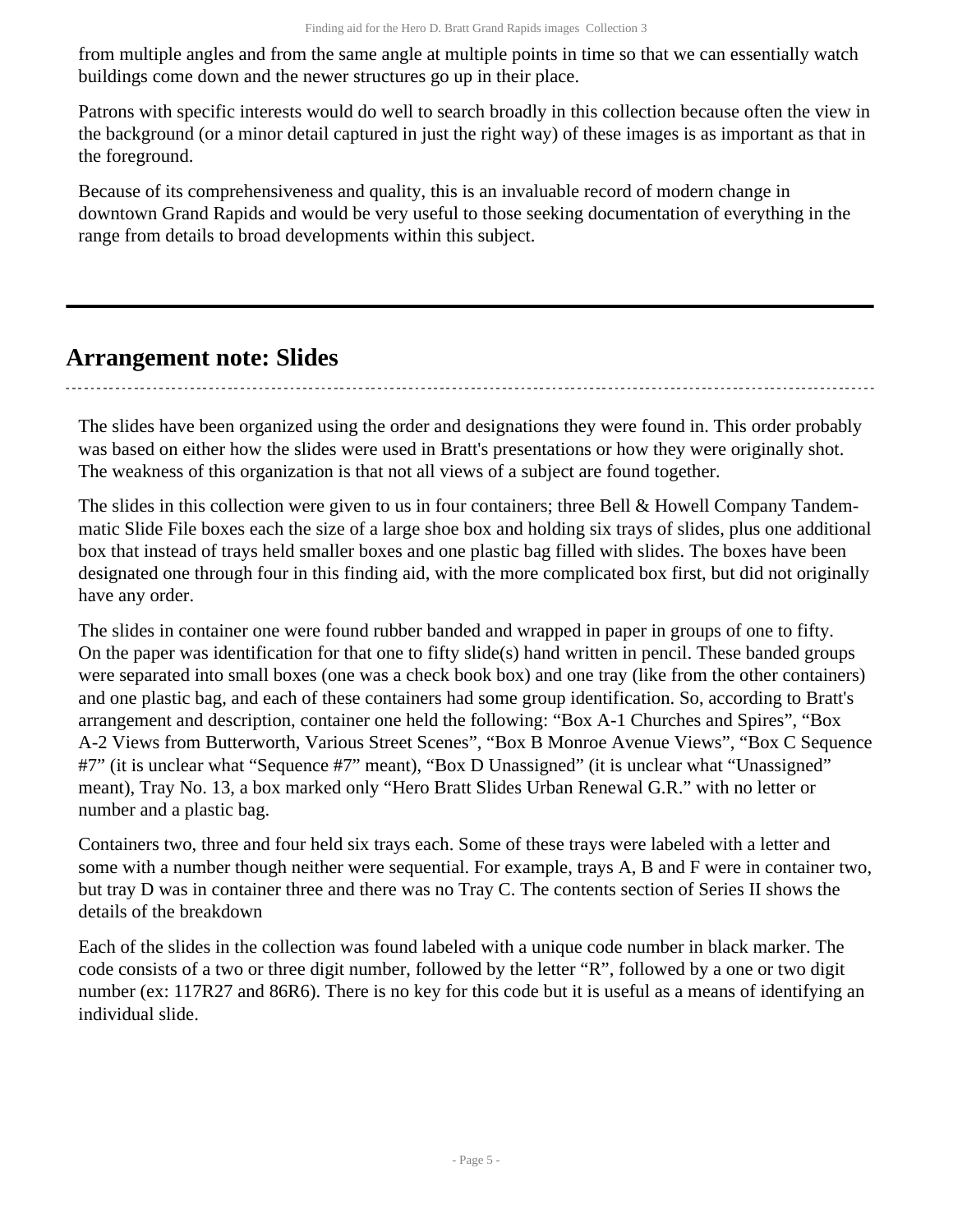# <span id="page-5-0"></span>**Administrative Information**

### **Publication Information**

Grand Rapids Public Library, Grand Rapids History and Special Collections Department June 2010

### **Immediate Source of Acquisition note**

Don Bratt, accession number 2009.016.

#### **Processing Information note**

Prints were made of the slides by GRPL and the prints are organized differently from the slides for the ease of use by the typical patron. The prints are arranged by subject as delineated in the Contents section of this finding aid. Except when special permission is granted, patrons will be given access to the prints only.

The physical and intellectual arrangement of the slides preserves the arrangement in which they were donated and gives insight into Bratt's priorities but does not impose (or provide) a subject or chronological order.

# <span id="page-5-1"></span>**Controlled Access Headings**

### **Genre(s)**

• photographs

### **Geographic Name(s)**

• Grand Rapids (Mich.) -- History -- Photographs

#### **Personal Name(s)**

• Bratt, Donald H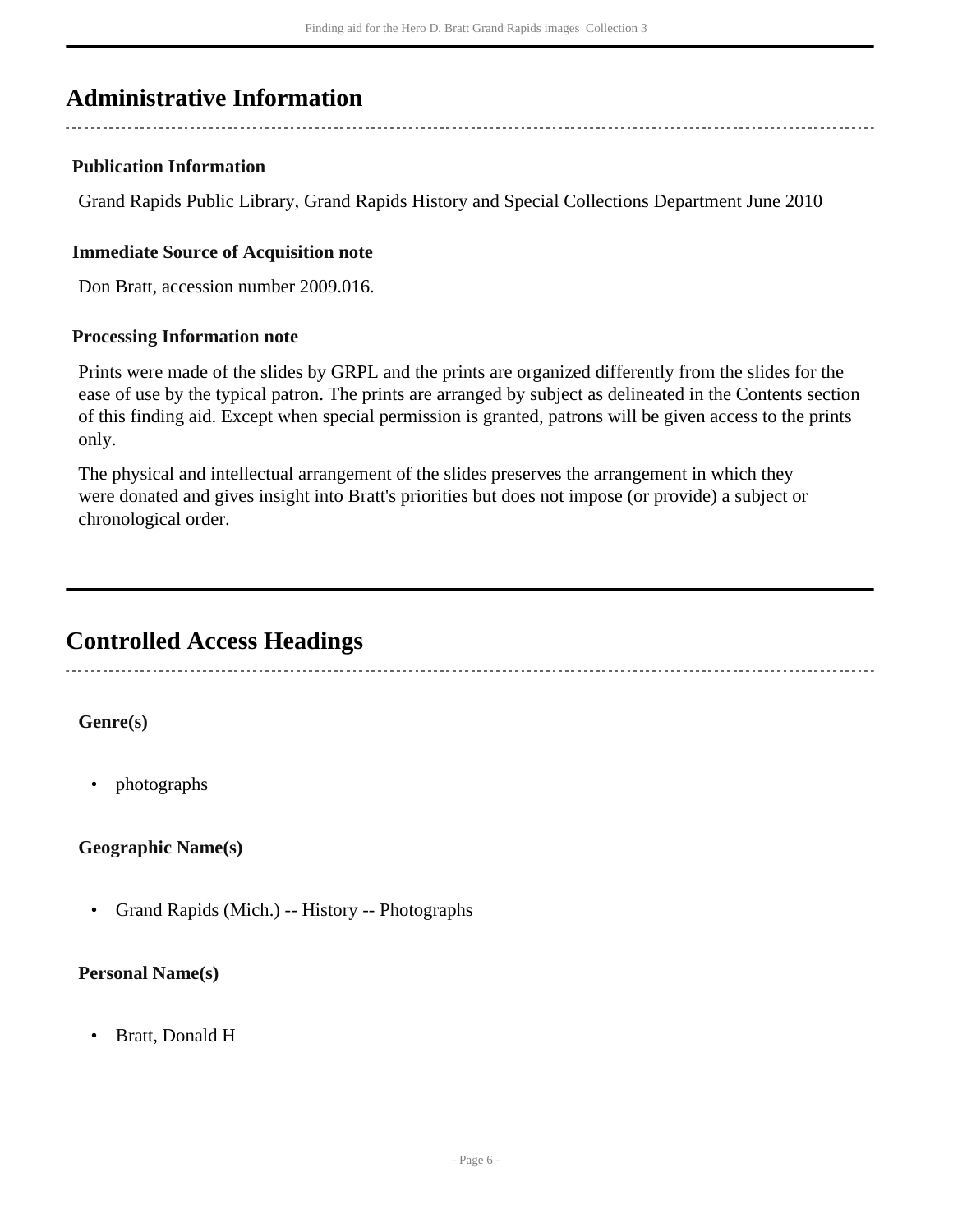## **Subject(s)**

- Buildings -- Michigan -- Grand Rapids -- Photographs
- Urban renewal -- Michigan -- Grand Rapids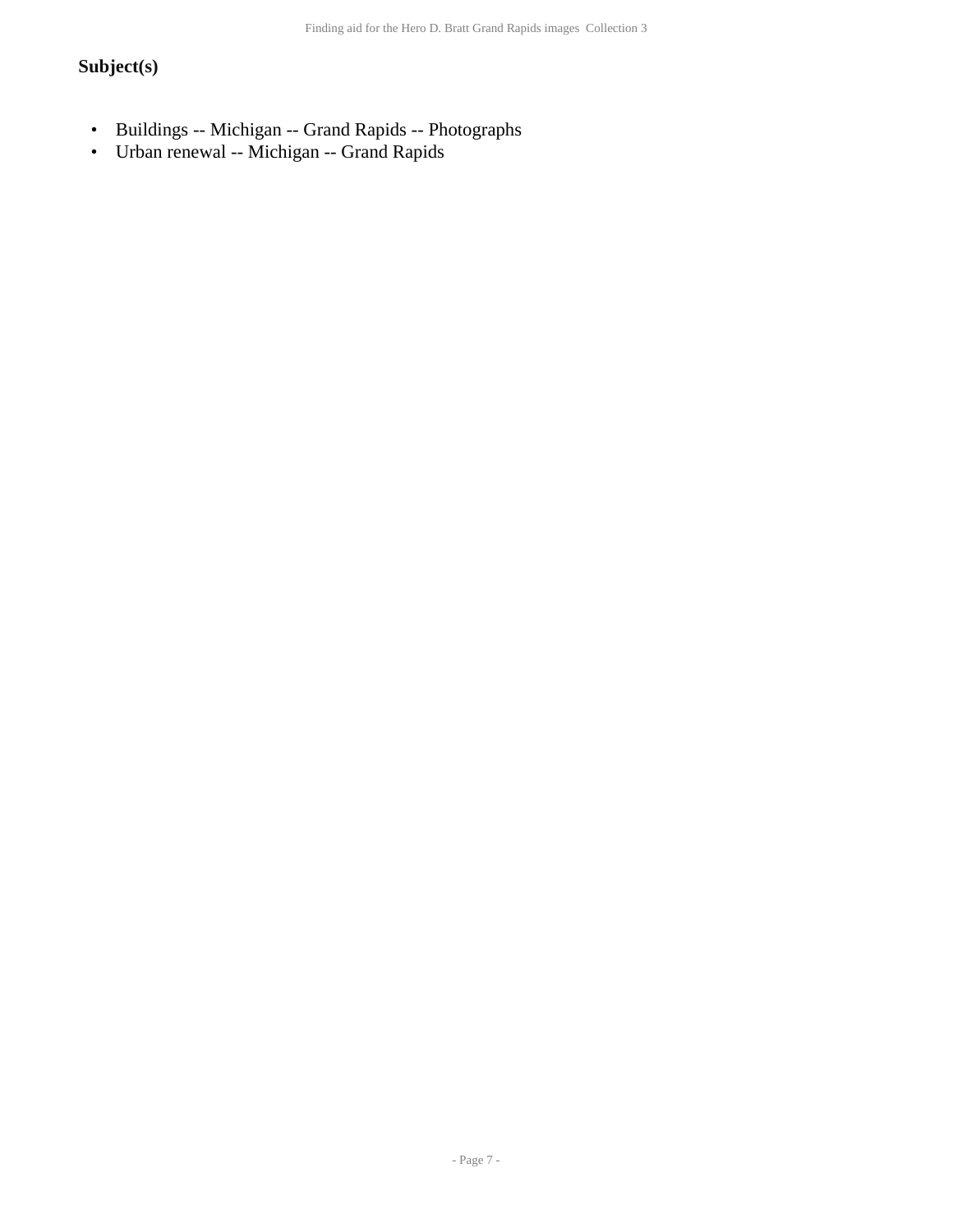# <span id="page-7-0"></span>**Collection Inventory**

#### <span id="page-7-1"></span>**Series I: Prints**

#### **Scope and Contents note**

The prints are organized into five major categories: old buildings, new structures, old and new, broader views and other subjects. Within these categories, the folders are arranged alphabetically except for broader views. Broader views contains such a variety that an attempt was made to group them by related subjects. Images in the old buildings category show relatively close shots of buildings that simply existed before urban renewal. Items in the new structures category include the Calder statue and urban renewal era buildings.

#### **Old Buildings**

#### **Scope and Contents note**

Closer shots of buildings that were already existent in the urban renewal era, some of which survived but most did not.

|                                                     | <b>Box</b>   | Folder         |
|-----------------------------------------------------|--------------|----------------|
| <b>Alexander Dodds</b>                              | $\mathbf{1}$ | 1              |
| <b>Ashton Building</b>                              |              | $\overline{2}$ |
| <b>Bishop Furniture</b>                             |              | 3              |
| Bratt's Building (exterior and interior, his staff) |              | 4              |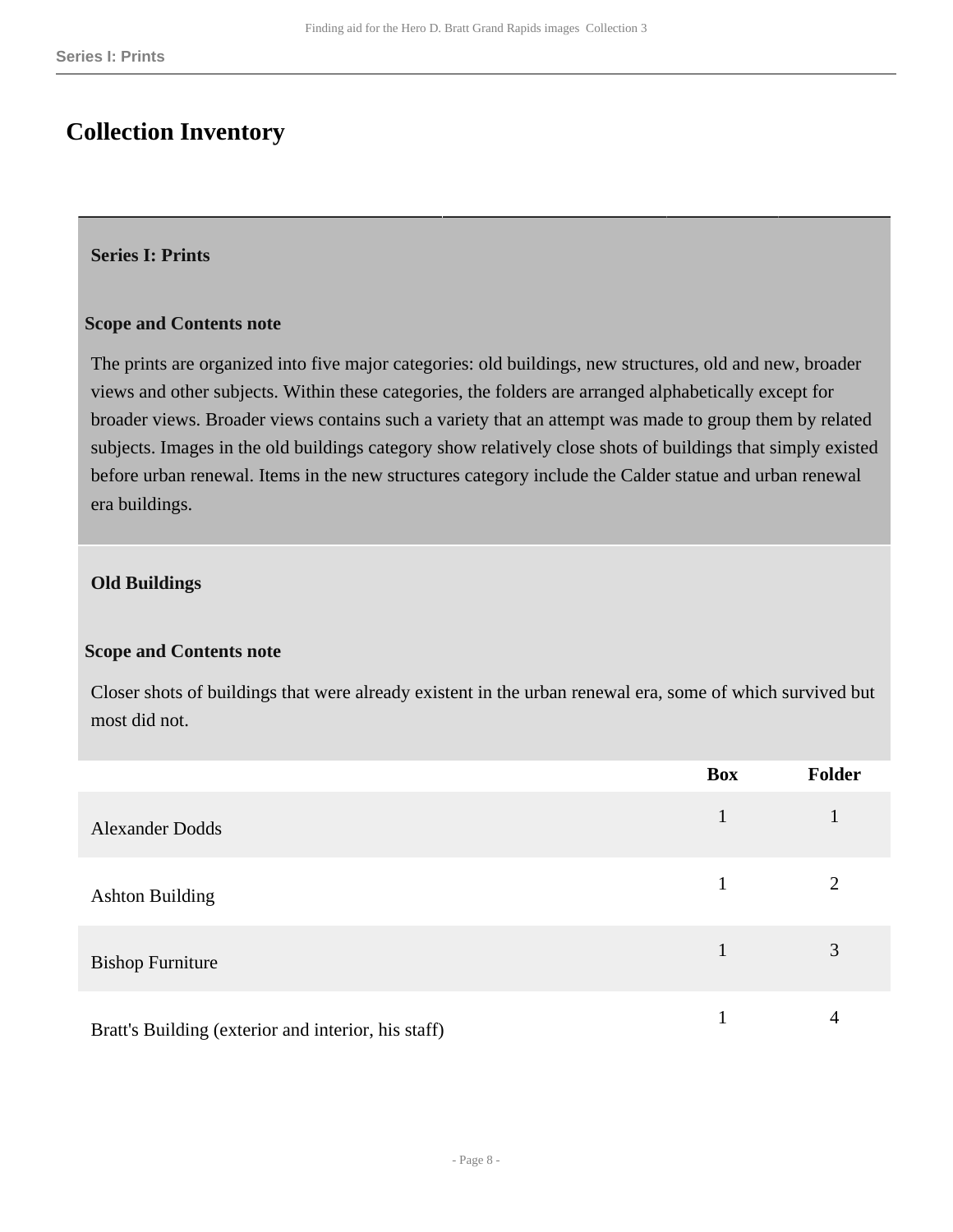| <b>Brewery</b>                                                                                                                          | $\mathbf{1}$ | 5      |
|-----------------------------------------------------------------------------------------------------------------------------------------|--------------|--------|
| Brewery 2 (evening silhouettes, smoke stack, architectural details)                                                                     | $\mathbf{1}$ | 6      |
| Brewery 3 (this building, across Michigan from the brewery has the same<br>architecture and was probably originally associated with it) | $\mathbf{1}$ | $\tau$ |
| Burton Heights Christian Reformed Church                                                                                                | $\mathbf{1}$ | $8\,$  |
| City Hall                                                                                                                               | $\mathbf{1}$ | 9      |
| City Hall Behind New Old Kent Clock                                                                                                     | $\mathbf{1}$ | 10     |
| City Hall Detail                                                                                                                        | $\mathbf{1}$ | 11     |
| <b>Civic Auditorium Exteriors</b>                                                                                                       | $\mathbf{1}$ | 12     |
| Civic Auditorium Details                                                                                                                | $\mathbf{1}$ | 13     |
| <b>County Building</b>                                                                                                                  | $\mathbf{1}$ | 14     |
| Dime Stores                                                                                                                             | $\mathbf{1}$ | 15     |
| <b>Federal Building</b>                                                                                                                 | $\mathbf{1}$ | 16     |
| Goodspeed Building                                                                                                                      | $\mathbf{1}$ | 17     |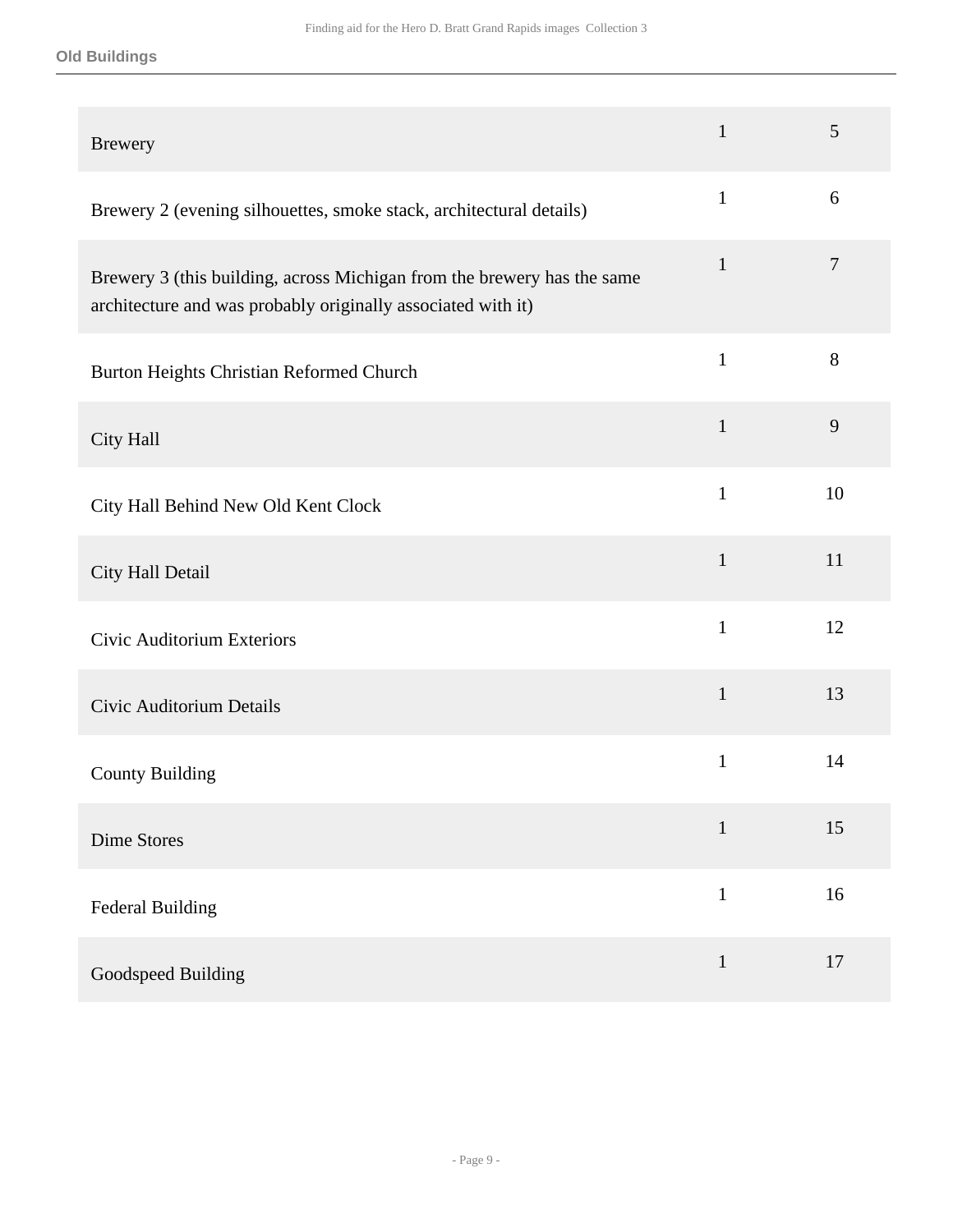| <b>Grand Rapids Labor Temple</b>                                                                                                                                                                                                                             | $\mathbf{1}$ | 18 |
|--------------------------------------------------------------------------------------------------------------------------------------------------------------------------------------------------------------------------------------------------------------|--------------|----|
| <b>Grand Rapids Press</b>                                                                                                                                                                                                                                    | $\mathbf{1}$ | 19 |
| Grand Rapids Refridgerator (on Ottawa)                                                                                                                                                                                                                       | $\mathbf{1}$ | 20 |
| Houseman Building                                                                                                                                                                                                                                            | $\mathbf{1}$ | 21 |
| <b>Immanuel Lutheran Church</b>                                                                                                                                                                                                                              | $\mathbf{1}$ | 22 |
| Italianate buildings downtown, most on Monroe (Includes Butter Wagon<br>Hamburgs, Dodds Record Shop, Fanny Farmer candies, Fred Astaire Dance<br>studios, Herkner Jewelers, Kinney Shoes, Prange bldg, Richman bros.,<br>Tarry House Cafeteria, Vital foods) | $\mathbf{1}$ | 23 |
| Mel Trotter                                                                                                                                                                                                                                                  | $\mathbf{1}$ | 24 |
| Old Kent Bank                                                                                                                                                                                                                                                | $\mathbf{1}$ | 25 |
| Pantlind and Exhibition Building (and Lyon Street)                                                                                                                                                                                                           | $\mathbf{1}$ | 26 |
| Peck Building                                                                                                                                                                                                                                                |              | 27 |
| <b>Police Station</b>                                                                                                                                                                                                                                        | $\mathbf{1}$ | 28 |
| <b>Regent Theater</b>                                                                                                                                                                                                                                        | $\mathbf{1}$ | 29 |
| St. Mark's Episcopal Church                                                                                                                                                                                                                                  | $\mathbf{1}$ | 30 |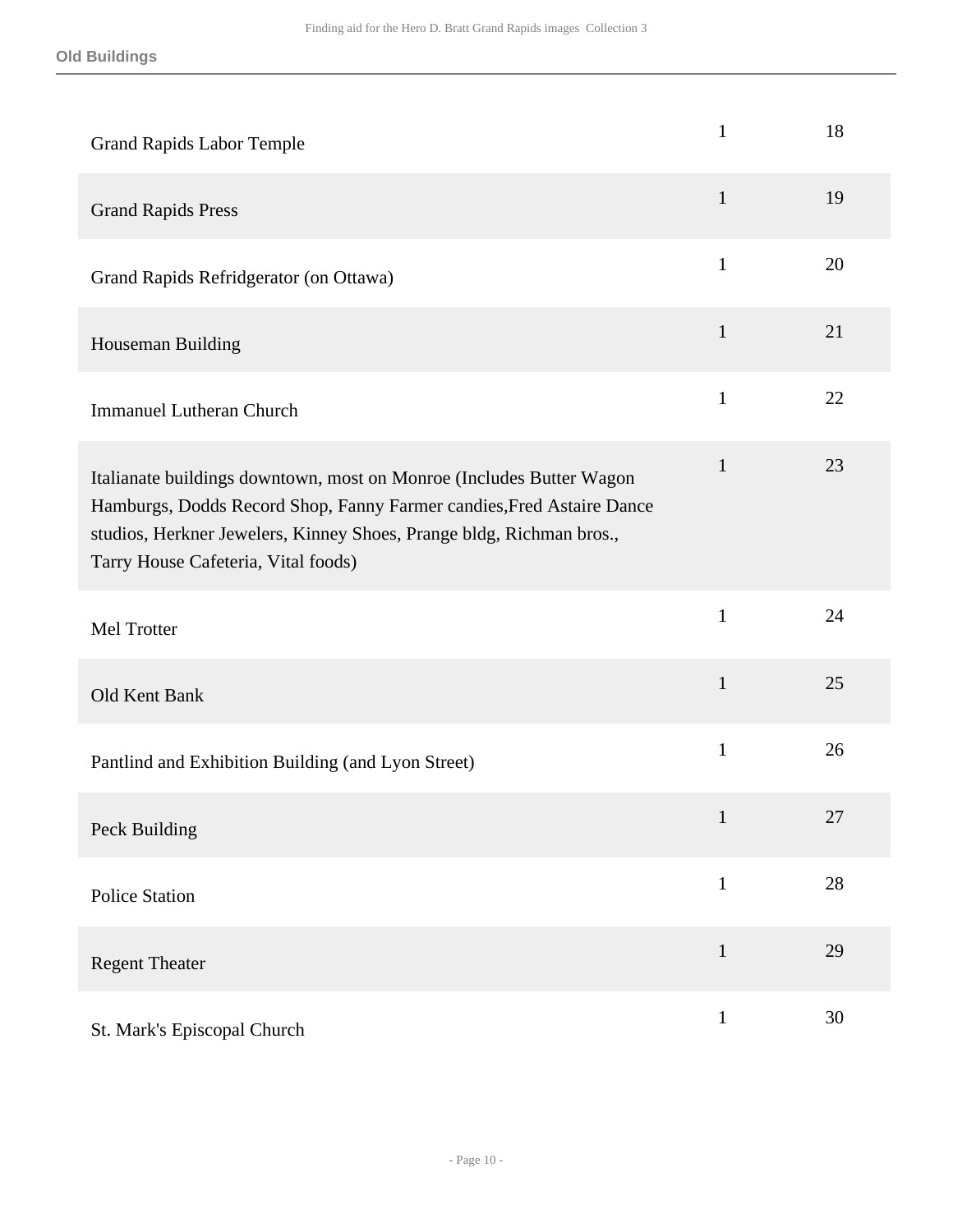#### **New Structures**

| <b>Union Station</b>                                                                                                                                                     | $\mathbf{1}$   | 31             |
|--------------------------------------------------------------------------------------------------------------------------------------------------------------------------|----------------|----------------|
| Wurzburg's                                                                                                                                                               | $\mathbf{1}$   | 32             |
| In one folder: (Federal Square Building, McKay Tower, Trust Bldg,<br>Voight Milling, Waters Bldg)                                                                        | $\mathbf{1}$   | 33             |
| Unidentified older brick and stone building plus unidentified likely school<br>and unidentified likely commercial building (the latter two are probably<br>not downtown) | $\mathbf{1}$   | 34             |
| Close shots of demolition sites (users may be able to id the locations)                                                                                                  | $\mathbf{1}$   | 35             |
| <b>New Structures</b>                                                                                                                                                    |                |                |
| <b>Scope and Contents note</b>                                                                                                                                           |                |                |
| Closer shots of buildings that were new in the urban renewal era, images sometimes include<br>development of the site and building and some buildings around them.       |                |                |
|                                                                                                                                                                          | <b>Box</b>     | Folder         |
| Calder Statue (and surrounding buildings)                                                                                                                                | $\overline{2}$ | $\mathbf{1}$   |
| City Hall/County Building                                                                                                                                                | $\overline{2}$ | $\mathbf{2}$   |
| <b>County Building</b>                                                                                                                                                   | $\overline{2}$ | 3              |
| <b>Federal Building</b>                                                                                                                                                  | $\overline{2}$ | $\overline{4}$ |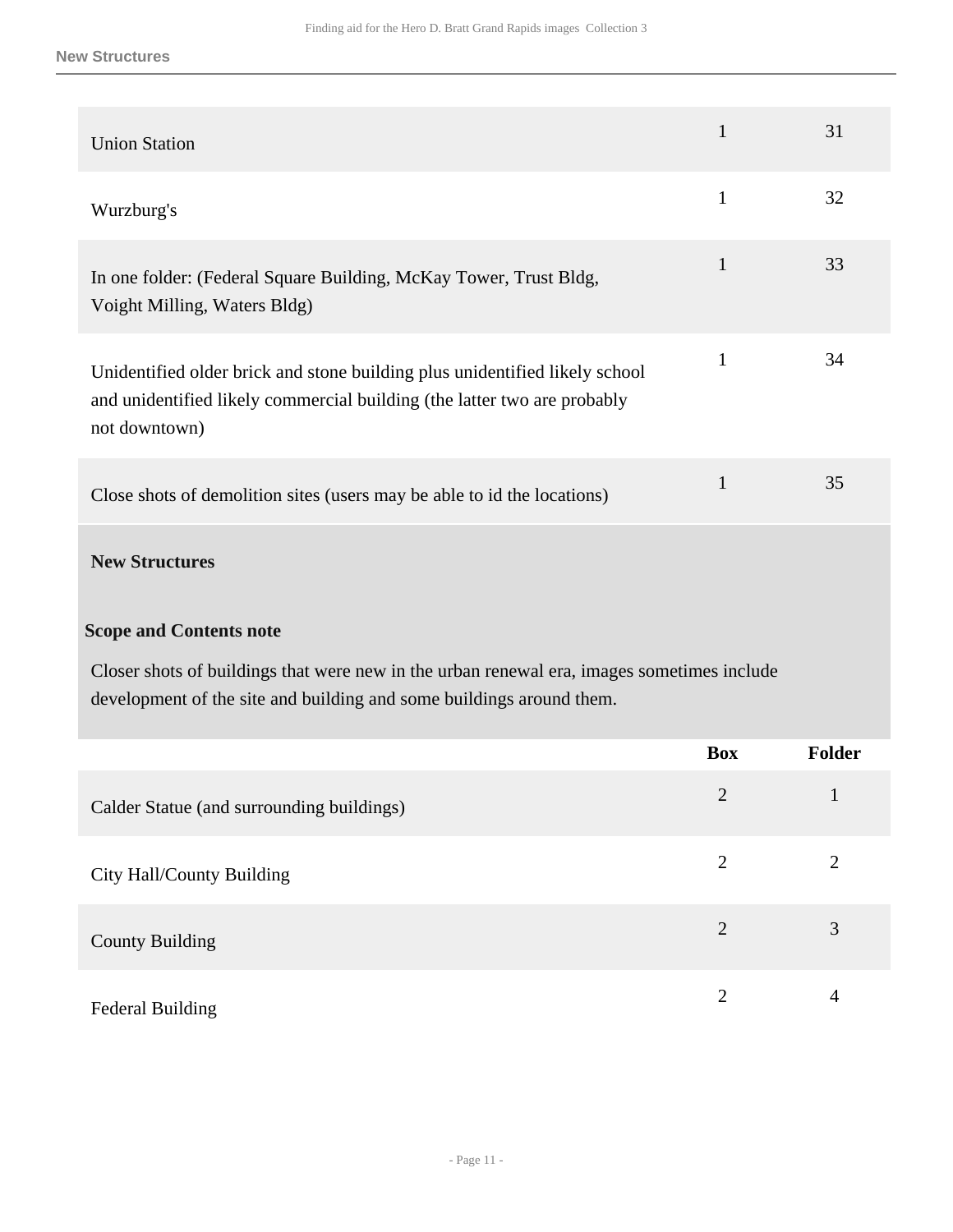| Frey Building                                                                                                                                   | $\overline{2}$ | 5      |
|-------------------------------------------------------------------------------------------------------------------------------------------------|----------------|--------|
| <b>Grand Rapids Press</b>                                                                                                                       | $\overline{2}$ | $6\,$  |
| Hall of Justice                                                                                                                                 | $\overline{2}$ | $\tau$ |
| Police Department                                                                                                                               | $\overline{2}$ | 8      |
| Hall of Justice/ Police Dept together                                                                                                           | $\overline{2}$ | 9      |
| Michigan Consolidated Gas                                                                                                                       | $\overline{2}$ | 10     |
| Old Kent Bank                                                                                                                                   | $\overline{2}$ | 11     |
| Post Office                                                                                                                                     | $\overline{2}$ | 12     |
| <b>State Building</b>                                                                                                                           | $\overline{2}$ | 13     |
| <b>Towers Medical Building</b>                                                                                                                  | $\overline{2}$ | 14     |
| Transamerica (Michigan) Title                                                                                                                   | $\mathbf{2}$   | 15     |
| <b>Union Bank</b>                                                                                                                               | $\mathbf{2}$   | 16     |
| Pilgrim Manor, Kent County Jail and other unidentified urban renewal era<br>buildings including school buildings) probably not located downtown | $\sqrt{2}$     | 17     |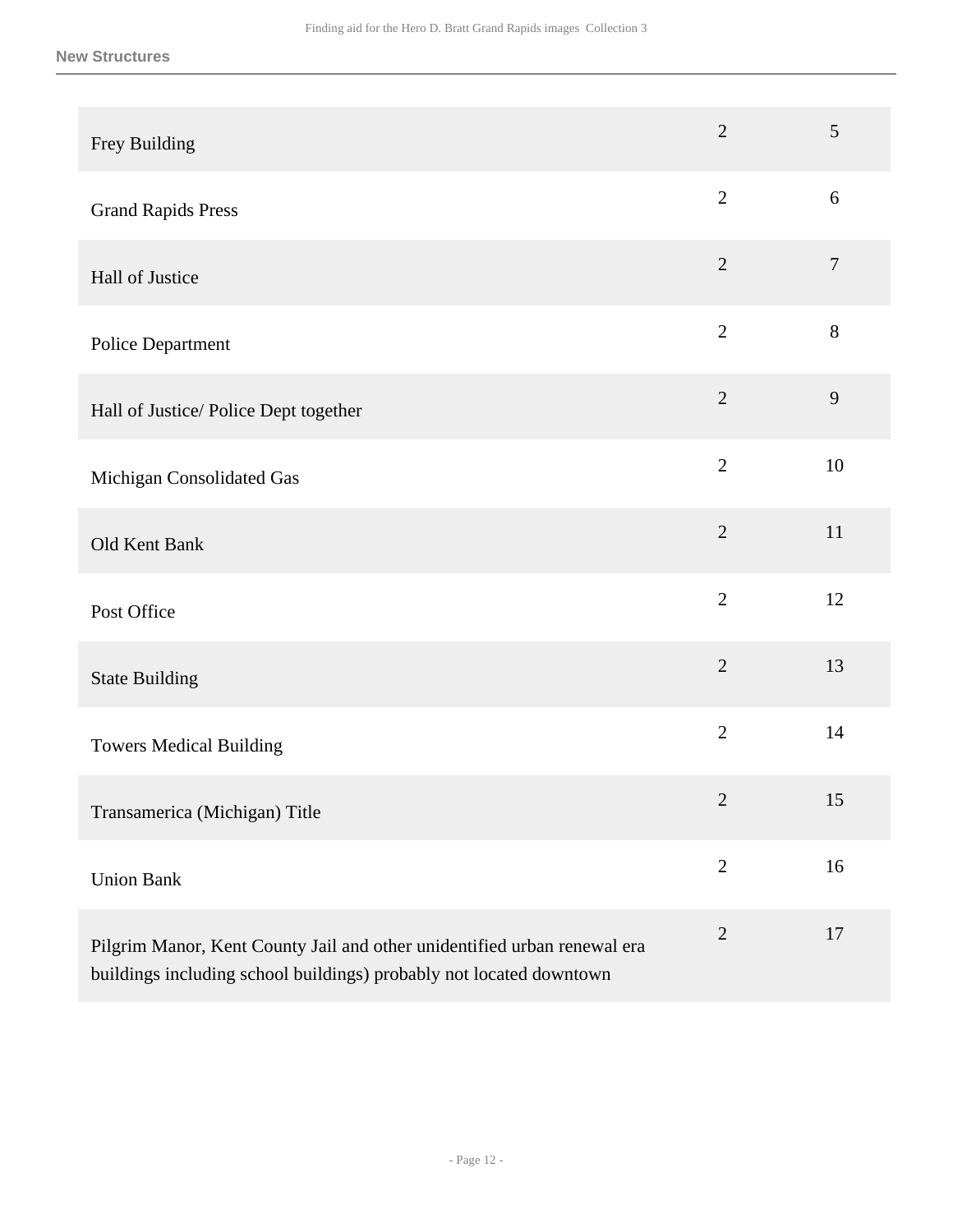## **Old and New**

#### **Scope and Contents note**

Views of both the old and new structures housing particular businesses or institutions.

|                                                                                     | <b>Box</b>     | Folder         |
|-------------------------------------------------------------------------------------|----------------|----------------|
| Armory                                                                              | 3              | $\mathbf{1}$   |
| Barclay, Ayers & Bertsch                                                            | 3              | $\overline{2}$ |
| Churches                                                                            | 3              | 3              |
| <b>Clement Electric/Leitelt Iron Works</b>                                          | 3              | $\overline{4}$ |
| Elks and Oddfellows                                                                 | $\mathfrak{Z}$ | 5              |
| Herpolsheimer's and Steketee's                                                      | 3              | 6              |
| Kutsche Hardware (includes east side of Monroe looking north towards<br>Press bldg) | 3              | $\overline{7}$ |
| <b>Bissell's</b>                                                                    | 3              | 8              |
| <b>Brooks Building</b>                                                              | 3              | 8              |
| <b>Consumers Power</b>                                                              | $\overline{3}$ | 8              |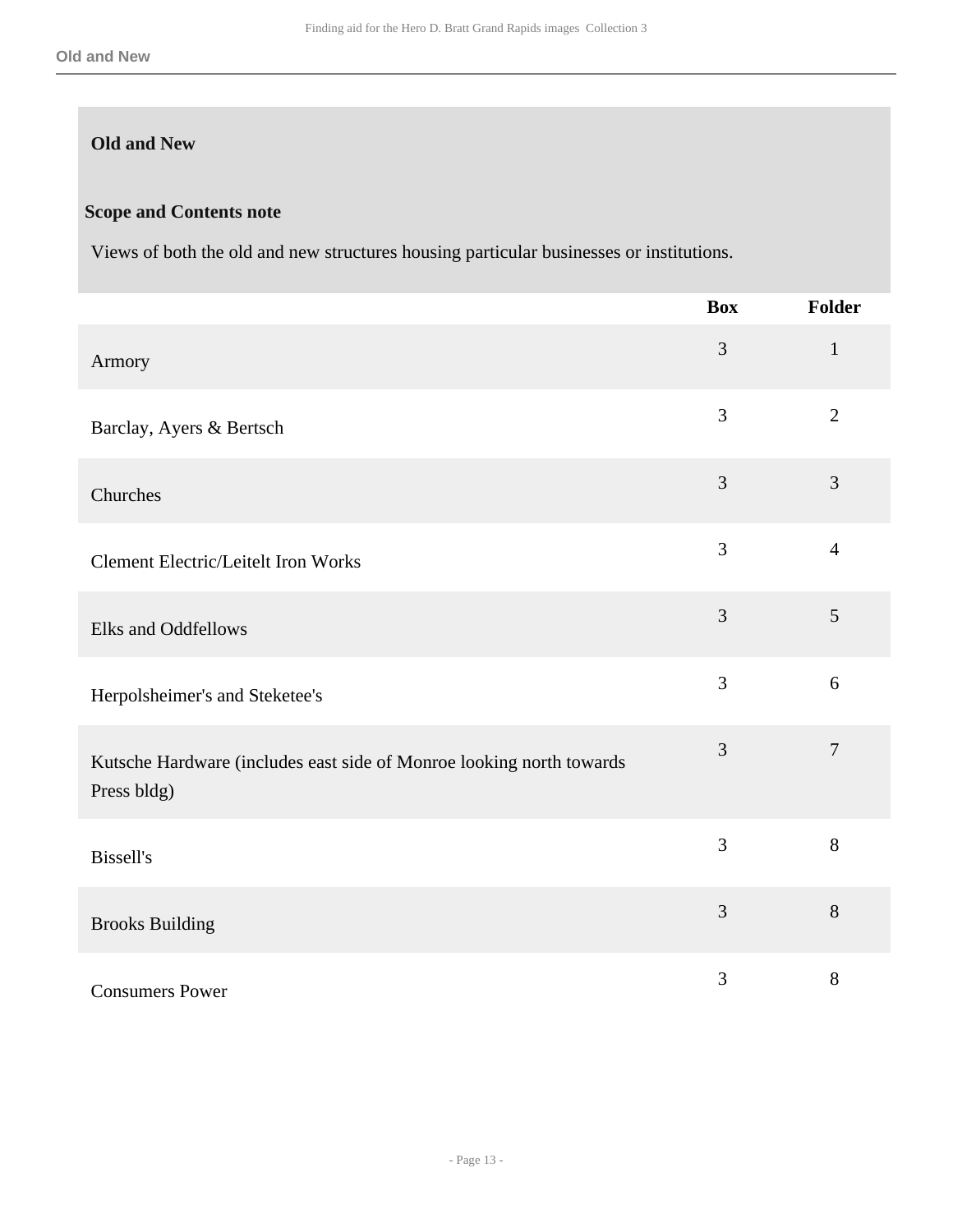| Conway Corporation        | 3                           | $8\,$   |
|---------------------------|-----------------------------|---------|
| Coye's                    | $\mathfrak{Z}$              | $8\,$   |
| Andy J. Egan Co.          | $\mathfrak{Z}$              | $8\,$   |
| <b>Ehinger Shoes</b>      | $\mathfrak{Z}$              | $8\,$   |
| Gantos                    | $\mathfrak{Z}$              | $8\,$   |
| Groskopf's                | $\overline{3}$              | 8       |
| Klingman's Furniture Co.  | 3                           | 8       |
| Lakos/Douma               | $\mathfrak{Z}$              | $8\,$   |
| Mays                      | 3                           | 8       |
| Mobert's                  | $\mathfrak{Z}$              | $8\,$   |
| Owen, Ames, Kimball       | $\ensuremath{\mathfrak{Z}}$ | $8\,$   |
| Ronda Tire                | 3                           | $\,8\,$ |
| Shaw's Jewelers/Opticians | $\mathfrak{Z}$              | $\,8\,$ |
| Town House                | $\mathfrak{Z}$              | $8\,$   |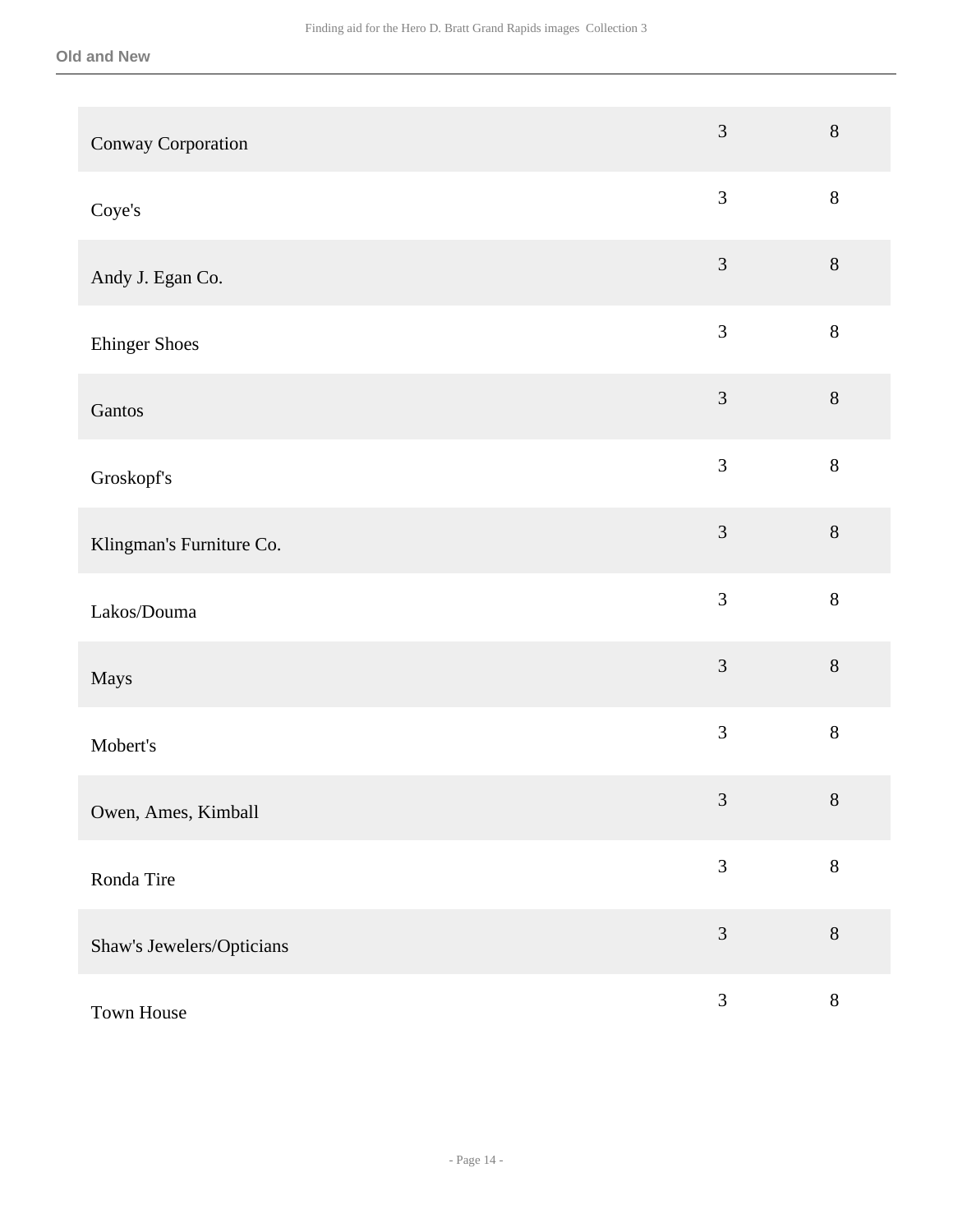| J. A. White Distributing Co.                                             | $-3$          | x |
|--------------------------------------------------------------------------|---------------|---|
| Architectural details (exterior and interior) from old and new buildings | $\mathcal{R}$ |   |

**Broader Views** 

|                                                                                                                                                                                           | <b>Box</b> | <b>Folder</b> |
|-------------------------------------------------------------------------------------------------------------------------------------------------------------------------------------------|------------|---------------|
| Looking east (and predominantly north) towards the Brewery, Immanuel<br>Lutheran church, Butterworth, Michigan Hill, etc.                                                                 | 3          | 10            |
| Looking northeast with the brewery in the foreground and Belknap hill<br>behind                                                                                                           | 3          | 11            |
| Looking northeast towards Belknap hill                                                                                                                                                    | 3          | 12            |
| Looking east across the Grand River towards the Hall of Justice and Calder<br>Plaza behind it                                                                                             | 3          | 13            |
| Looking west, sweeping from north to south, with Immanuel Lutheran<br>church in the foreground                                                                                            | 3          | 14            |
| Views on Ottawa                                                                                                                                                                           | 3          | 15            |
| Looking north on Ionia, showing at various points in time – the old federal<br>building, city hall and brewery, the new Union bank, Frey building, state<br>building and highway overpass | 3          | 16            |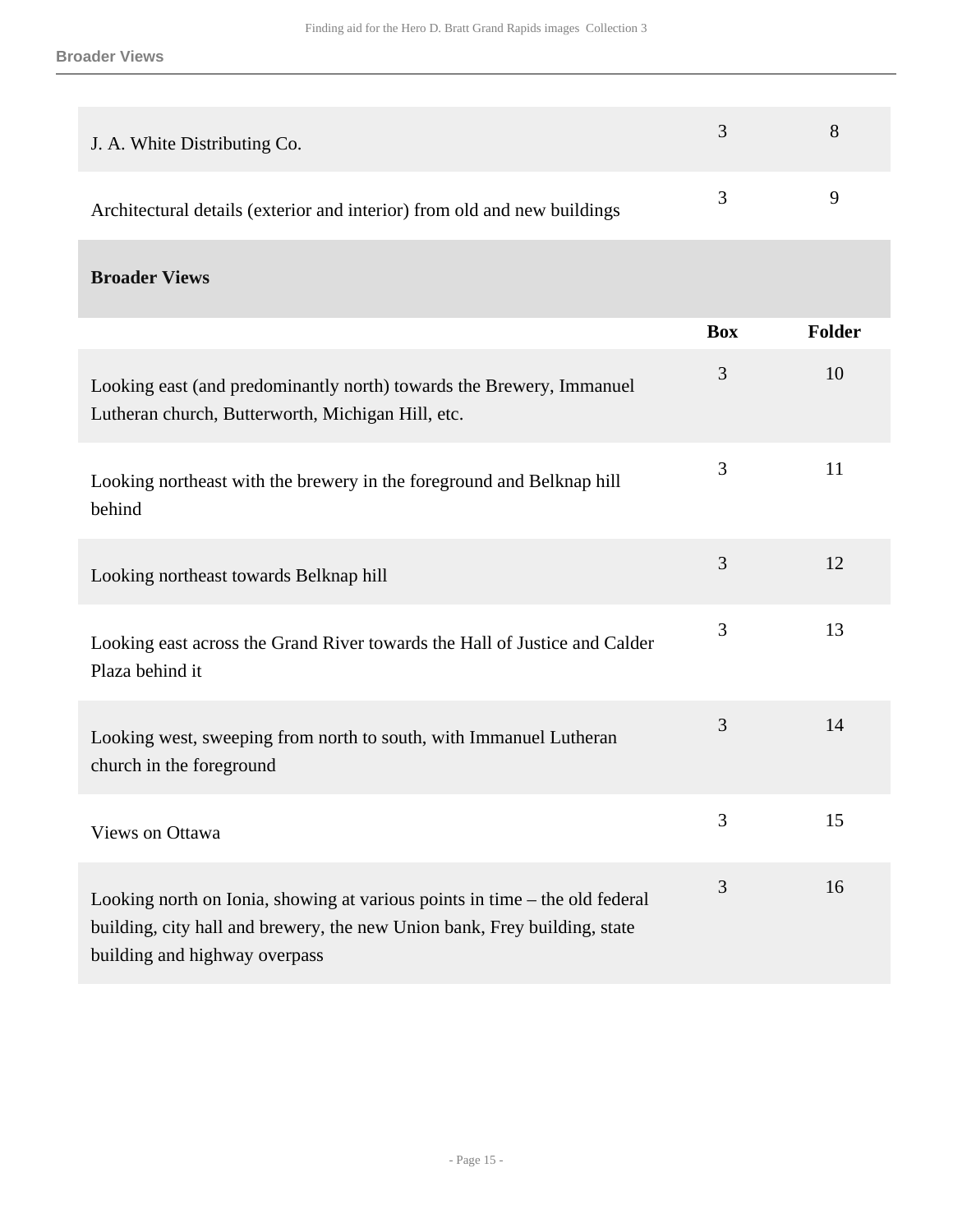| Up and down Monroe "mall" (includes some Christmas decorations);<br>North towards Pantlind; South                                             | 3              | 17             |
|-----------------------------------------------------------------------------------------------------------------------------------------------|----------------|----------------|
| Looking northwest towards Rowe Hotel, showing Brewery, Hall of Justice,<br>Press building, county building, etc.                              | 3              | 18             |
| Looking southeast from Louis across Fulton towards Morris building                                                                            | 3              | 19             |
| Near Fulton and Sheldon                                                                                                                       | 3              | 20             |
| Division north around Belknap Park                                                                                                            | 3              | 21             |
| <b>Other Subjects</b>                                                                                                                         |                |                |
|                                                                                                                                               |                |                |
|                                                                                                                                               | <b>Box</b>     | Folder         |
| Airport                                                                                                                                       | $\overline{4}$ | $\mathbf{1}$   |
| New Highways (131 and 196, day and night shots, S curve, streets evident<br>from the highway include Wealthy, Franklin, Market and Kalamazoo) | $\overline{4}$ | $\overline{2}$ |
| <b>Highway Bridges/Overpasses</b>                                                                                                             | $\overline{4}$ | 3              |
| <b>Cobblestone Street</b>                                                                                                                     | $\overline{4}$ | $\overline{4}$ |
| Grand River (Closer shots but some views of buildings primarily on the<br>east side of the river)                                             | $\overline{4}$ | 5              |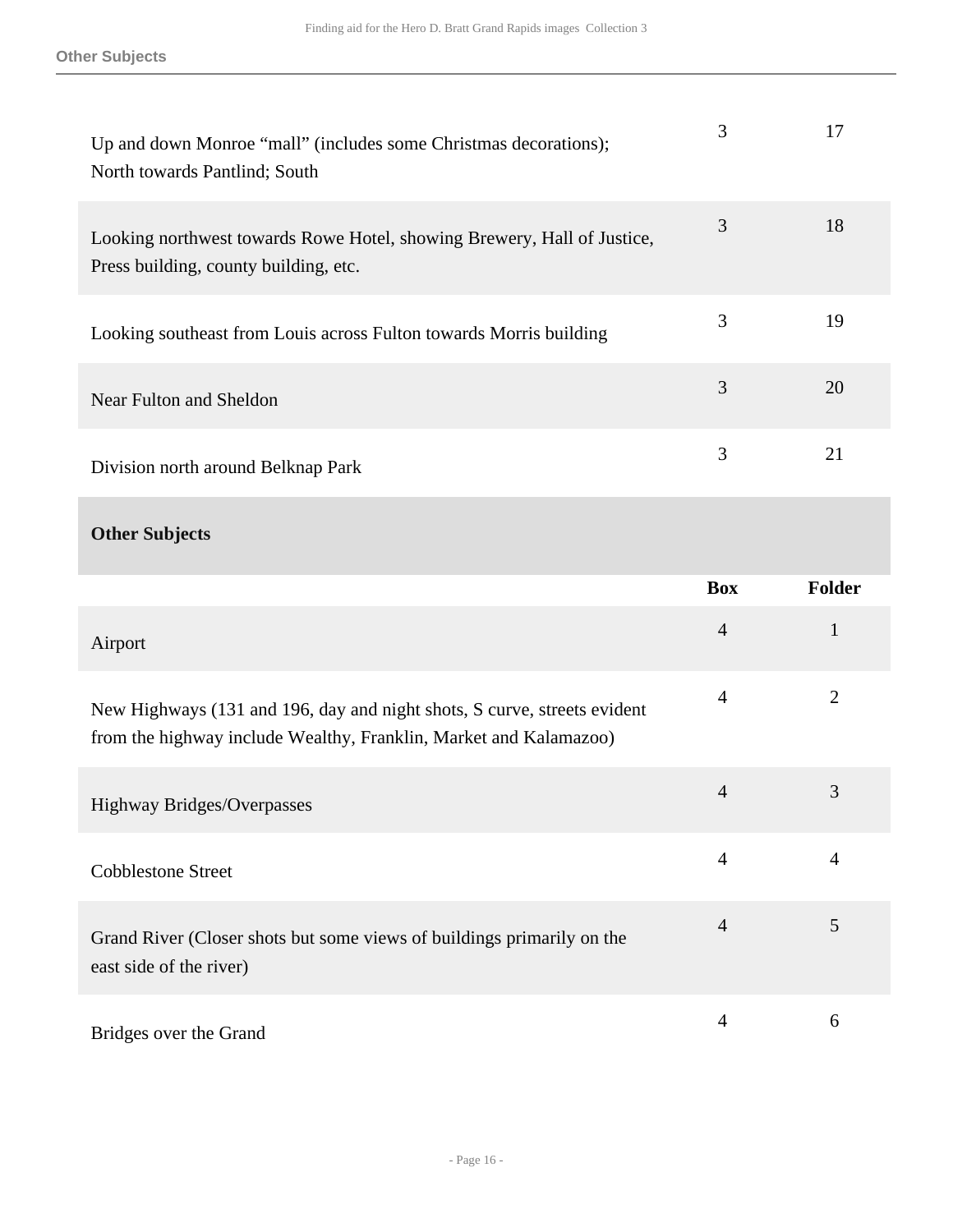**Other Subjects**

| Railroad (tracks and structures)                                                                                                                       | $\overline{4}$ | 7  |
|--------------------------------------------------------------------------------------------------------------------------------------------------------|----------------|----|
| Vehicles (trucks, helicopters, etc.)                                                                                                                   | $\overline{4}$ | 8  |
| <b>Veterans Park</b>                                                                                                                                   | $\overline{4}$ | 9  |
| Parking structures/booths/lots                                                                                                                         | $\overline{4}$ | 10 |
| Signs (urban renewal and moving notices, highway, building identifiers,<br>$etc.$ )                                                                    | $\overline{4}$ | 11 |
| Historical markers                                                                                                                                     | $\overline{4}$ | 12 |
| Historical images (photos of old postcards, photos, etc. include the Pythian<br>temple, Wonderly building, Sweets/Pantlind, federal building and more) | $\overline{4}$ | 13 |
| Historical documents (photos of old newspapers)                                                                                                        | $\overline{4}$ | 14 |
| People (officials at groundbreakings, crowds on Calder Plaza, women in<br>uniform, etc.)                                                               | $\overline{4}$ | 15 |
| Flowers and landscaping                                                                                                                                | $\overline{4}$ | 16 |
| Horizons (quite long shots, some of downtown, night and day and sunset)                                                                                | $\overline{4}$ | 17 |
| Rocks                                                                                                                                                  | $\overline{4}$ | 18 |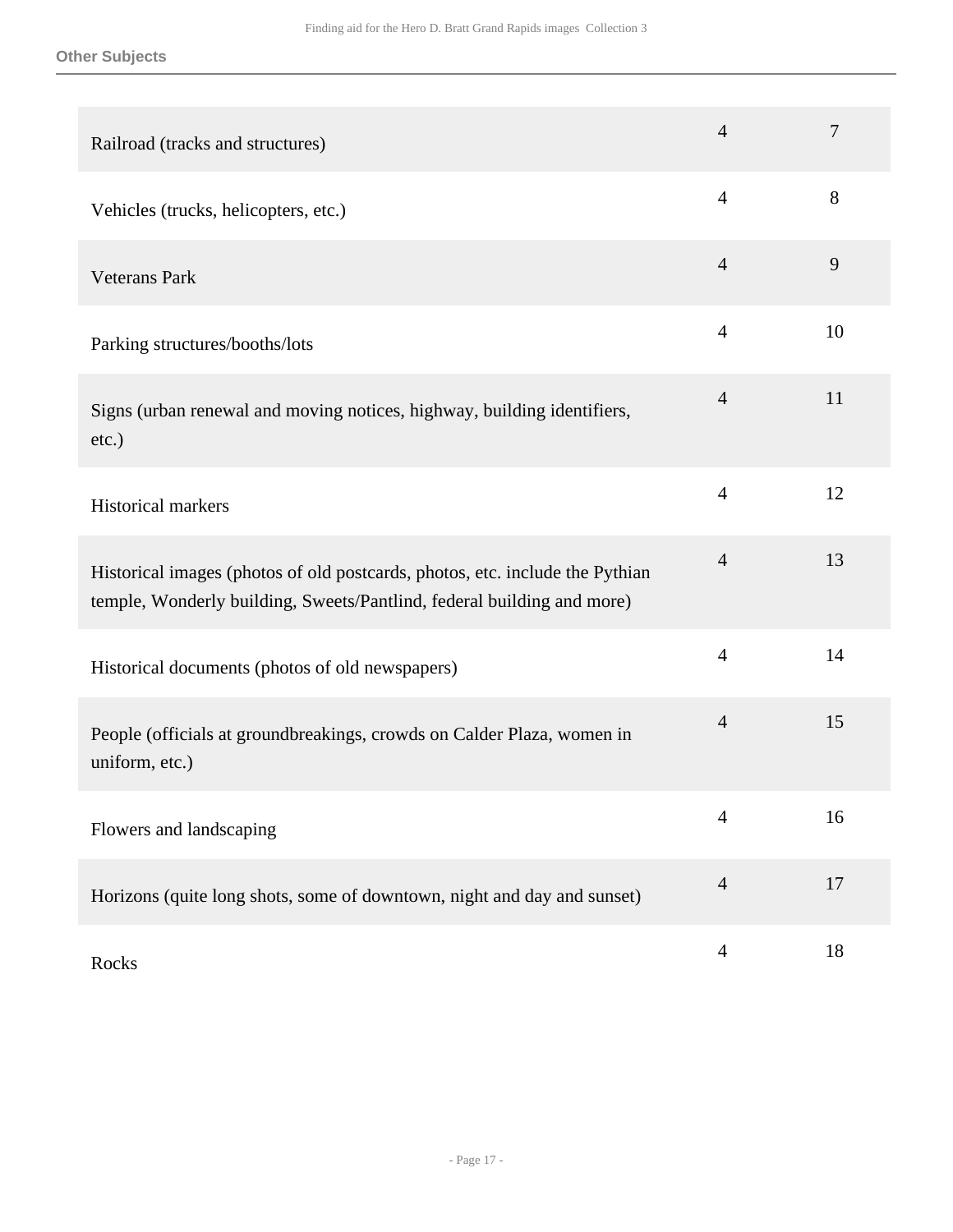**Series II. Slides**

| Outdoor sculpture (modern except for "The Mystery of Life" at Forest<br><b>Lawn Memorial Park</b>                                                | $\overline{4}$ | 19 |
|--------------------------------------------------------------------------------------------------------------------------------------------------|----------------|----|
| Scaffolding (including sunset shots with the county building tower<br>silhouetted behind scaffolding)                                            | $\overline{4}$ | 20 |
| Newly constructed stairs                                                                                                                         | $\overline{4}$ | 21 |
| Close shots of foundations                                                                                                                       | $\overline{4}$ | 22 |
| Unique structures (towers, a tent, etc.)                                                                                                         | $\overline{4}$ | 23 |
| Christmas decorations ("Santa's House" and shots of decorated buildings<br>and streets around downtown, on Monroe mall and around new buildings) | $\overline{4}$ | 24 |
| Interiors (Hallways and a cafeteria)                                                                                                             | $\overline{4}$ | 25 |
| <b>Doll Displays</b>                                                                                                                             | $\overline{4}$ | 26 |
| Shot of three coins                                                                                                                              | $\overline{4}$ | 27 |
| A peacock                                                                                                                                        | $\overline{4}$ | 28 |

## <span id="page-17-0"></span>**Series II. Slides**

### **Conditions Governing Access note**

Except when special permission is granted, patrons will be given access to the prints only.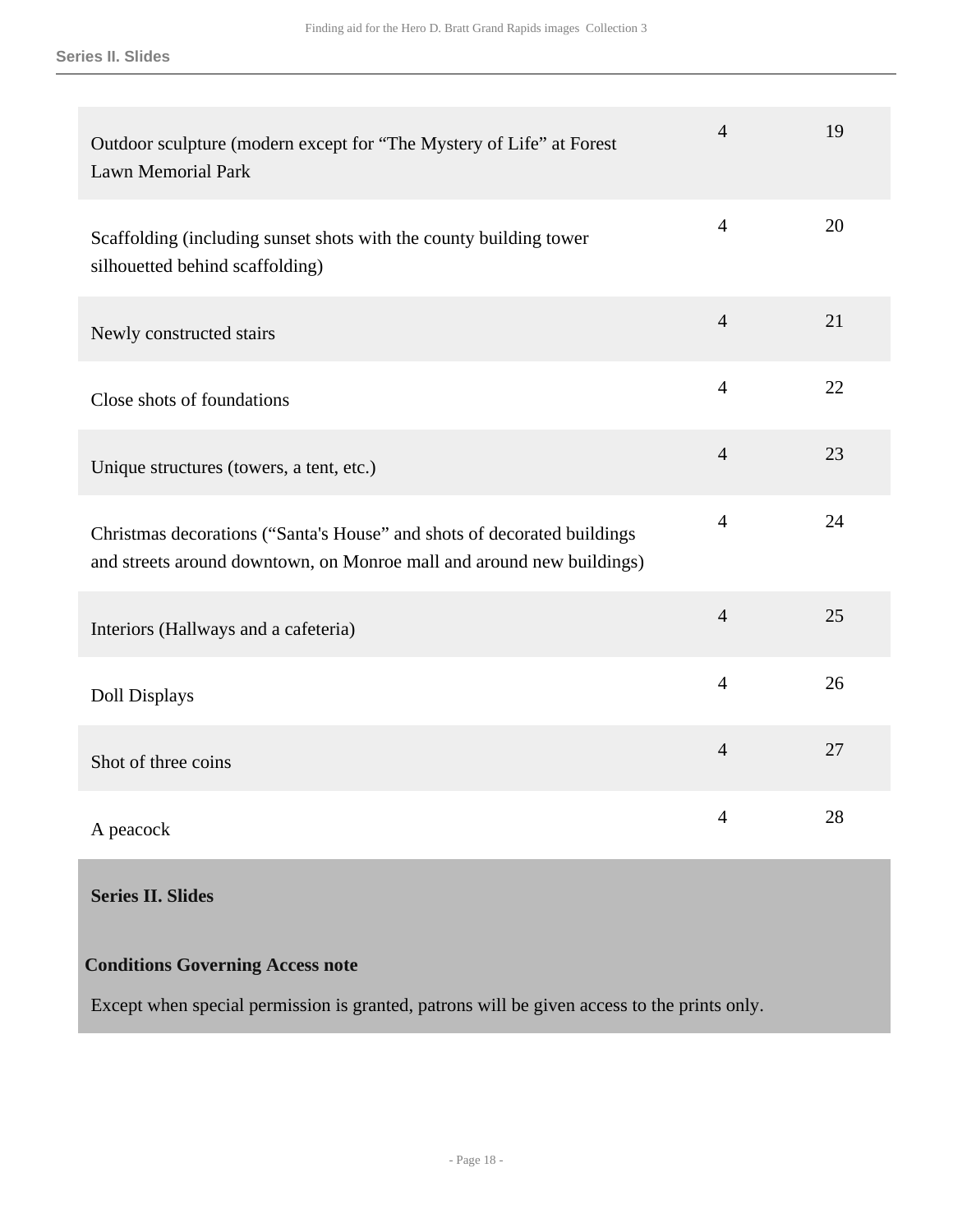#### **Scope and Contents note**

The slides have been organized using the order and designations they were found in. This order probably was based on either how the slides were used in Bratt's presentations or how they were originally shot. The weakness of this organization is that not all views of a subject are found together.

#### **Container One**

|                                                                                                                                                                                              | <b>Box</b> | <b>Folder</b> |
|----------------------------------------------------------------------------------------------------------------------------------------------------------------------------------------------|------------|---------------|
| Box A-1 Churches and Spires (72 slides)                                                                                                                                                      | 5          | $\mathbf{1}$  |
| <b>Scope and Contents note</b>                                                                                                                                                               |            |               |
| St. Marks Episcopal (slide 21R29)                                                                                                                                                            |            |               |
| Immanuel Lutheran (slides 69R5 and 117R30)                                                                                                                                                   |            |               |
| Burton Heights Christian Reformed inside and out (slides 84R1, 84R2,<br>84R3, 83R31, 83R30, 83R29, 83R28, 83R27, 81R25, 81R26, 83R18,<br>83R19, 83R20, 83R21, 83R22, 83R23, 83R24 and 83R25) |            |               |
| Assorted Churches and Spires (51 slides)                                                                                                                                                     |            |               |
| Box A-2 Views from Butterworth, Various Street Scenes (78 slides)                                                                                                                            | 5          | 1             |
| <b>Scope and Contents note</b>                                                                                                                                                               |            |               |
| Calder (slides 102R20 and 117R12)                                                                                                                                                            |            |               |
| Looking North Ottawa W/side from Lyon (slides 112R36, 113R1, 113R2,<br>113R3, 125R32, 133R15, 133R17, 133R16)                                                                                |            |               |
| Expressway Views (slides 64R6, 71R1, 70R36, 70R35)                                                                                                                                           |            |               |
| West Side Monroe (slides 56R11, 56R12, 60R7, 79R37 and 133R18)                                                                                                                               |            |               |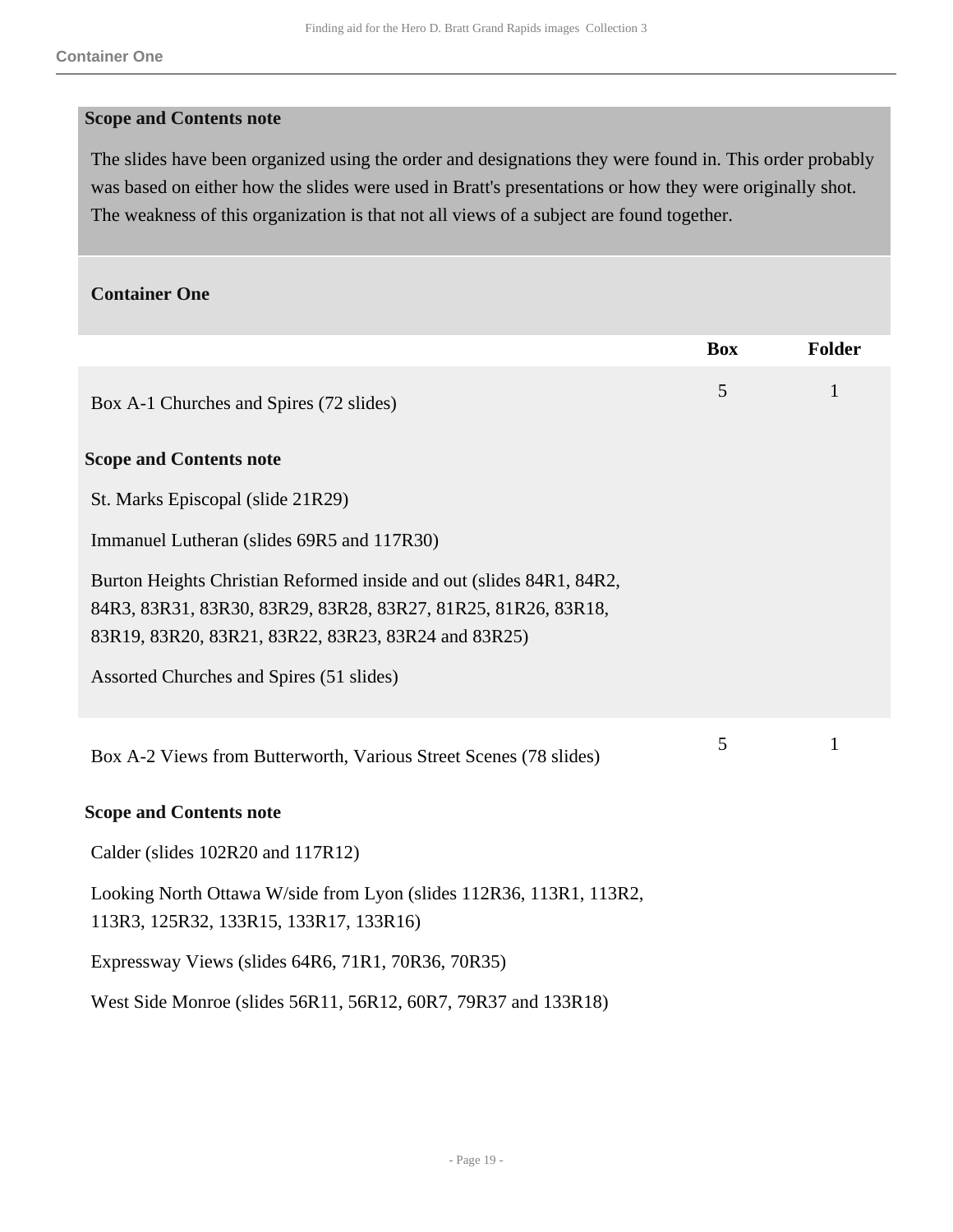**Container One**

German School (Misc.) (slides 56R13, 52R26 and 57R34)

Geo Baarden, West side Bond Ave (slide 52R26), Ducks in River Unique Views of City Hall (slides 40R22, 112R30, 112R8, 53R4, 113R21 and 114R3)

State Office Building looking S.E. from Mich. At Ottawa (slides 117R29, 137R20, 139R26, 141 R10, 141 R12 and 141 R13)

Ionia Ave. North from Lyon (slides 49R21, 74R16, 81R27, 81R28, 88R9, 88R23, 94R9, 94R10, 98R35, 112R35, 114R30, 123R28, 125R30, 125R33, 133R14, 138R21, 139R28, 140R7, 140R8, 136R16, 141R20, 140R10, 140R11 and 140R9)

Clocks (slides 99R3, 99R16, 112R21, 112R22 and 114R2)

Looking North East from Calder Plaza in front of Union Bank Building (slides 86R12, 86R38 and 87R33)

Looking SE Mich. At Monroe including Monroe at the side (slides 93R2, 77R7, 93R7, 99R25, 117R27, 125R37, 126R4, 133R4, 134R5, 134R7, 134R10 and 134R12)

Box B Monroe Avenue Views (107 slides)

#### **Scope and Contents note**

(Bratt's lists did not quite match box contents)

Monroe Avenue Christmas Day & Night 1965 (slides 72R9, 86R5, 85R16, 85R30, 86R6 and 86R7)

Christmas 1968 Library Building (slides 98R13 – 98R20)

Monroe Avenue (slides 135R20 – 135R28)

Christmas 1970 (slides 119R9, 119R10, 119R30 – 119R37)

5 2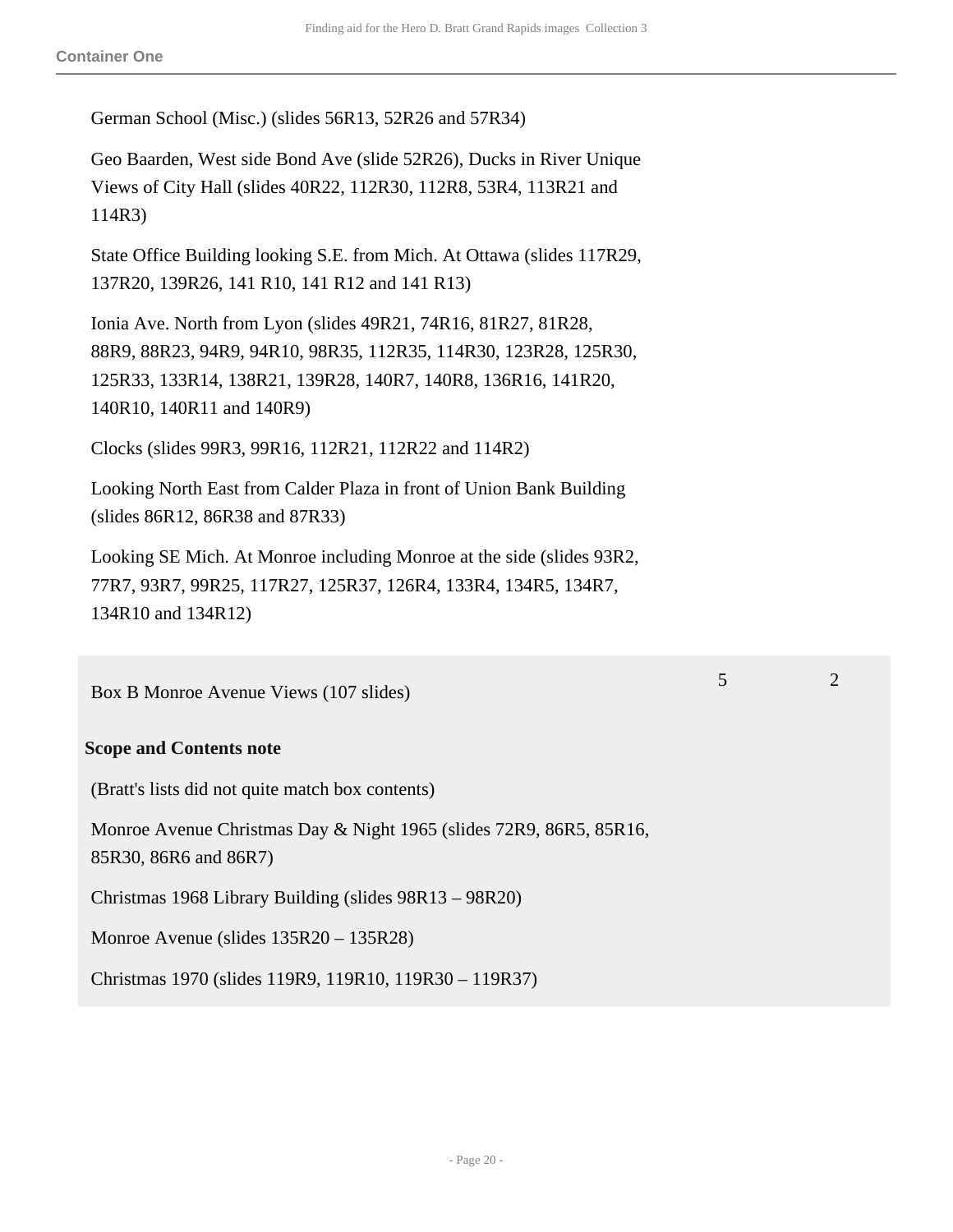Christmas 1970 at Night, not all sharp (slides 120R1 – 120R6, 120R12, 120R13, 120R18, 120R19, 120R36)

Veterans Park (slides 83R11 – 83R14)

Buildings on Campau Square where Monroe will cut through Old Wurzburgs (slides 126R31, 134R37, 135R1, 135R2, 136R24, 137R1 – 137R6)

Copies of Pictures Campau Square (slides 75R37, 97R14, 97R13 and 130R8)

Nat'l City Bank Wonderly Block (slide 75R37), 1925 (slide 97R14) and 1873 (slide 97R13)

Monroe Avenue 1970 (slides 118R25 – 188R36, 119R1 – 119R3, 119R5 – 119R8, 119R11 – 119R14, 119R16, 120R7 – 120R9, 120R11, 120R14 – 120R17, 120R20, 120R23, 120R26 – 120R28, 120R30 – 120R35, 120R37)

Box C Sequence #7 (180 slides)

#### **Scope and Contents note**

Entering GR from West (slides 118R6, 118R11, 118R14, 123R23, 118R13, 123R22, 118R12 and 123R24)

New Federal Bldg N.E. Monroe each a year apart '68, '69, '70 (slides 98R28, 112R18 and 118R24)

Three Sunrise Views S.W. From Hastings Str. 1970 (slides 117R1 – 117R3)

Looking SW Downtown from Hastings St., 1973 (slides 134R24 – 134R27)

State Office Building (slides 118R21, 136R19, 136R25, 137R14, 137R15, 137R25, 137R30, 137R36, 138R25, 139R31, 140R1, 140R4)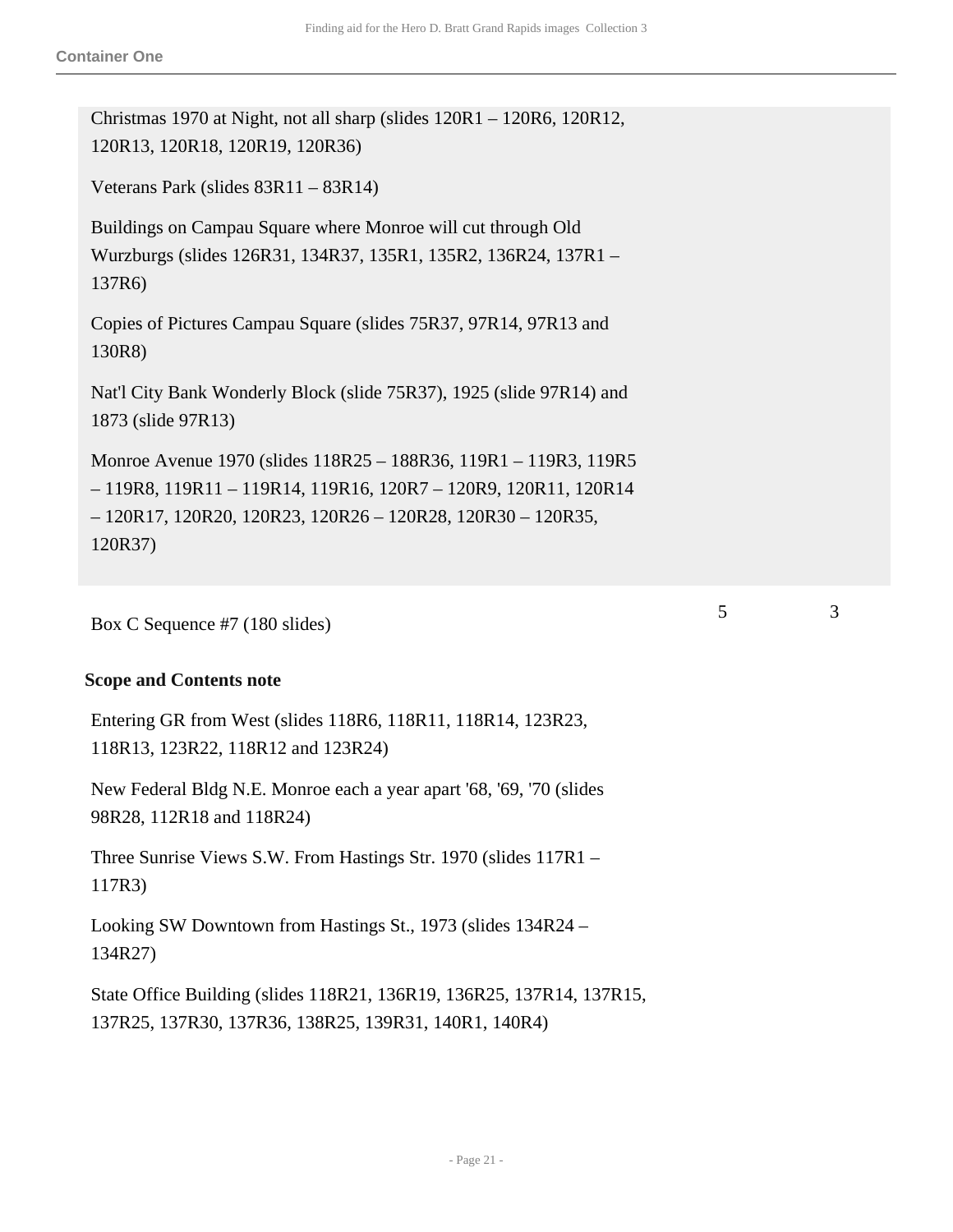5 4

Looking S.E. Mich. At Monroe, see Emmanuel (slides 99R24, 117R26, 133R30 and 134R6)

Looking East from Mich. Bridge (slides 126R6, 126R7, 133R11 and 141R4 – 141R6)

Belknap Park (slides 46R3, 46R4, 46R9 and 46R10)

Misc. (slides 133R25, 135R31, 134R8, 134R9)

Razing the Brewery (21 slides)

Various from Butterworth Park, 1961 – 1976 (slides 41R5, 60R26, 69R25, 69R28, 102R8, 102R16, 123R8, 123R10, 123R15 – 123R17, 135R3 – 135R5, 135R7, 135R8, 135R10, 135R12, 135R16, 142R5 – 142R7, 142R10 – 142R12, 142R16 – 142R20, 142R22)

Box D Unassigned (154 slides)

#### **Scope and Contents note**

Three Government Buildings (slides 64R3, 83R34 and 64R35)

Ionia Str. South of Monroe (slides 74R28 and 74R25)

Looking N.W., Crescent at Ottawa, Calder site (slides 85R29, 98R22, 98R33, 102R4, 100R34, 103R10 and 98R34)

Urban Renewal (slides 72R8, 71R34, 63R32, 83R17, R101-2, 101R4, 99R27, 88R4, 101R11, 84R20 and 73R7)

City Hall 1962 – 1969 (slides 52R22, 103R16, 93R20, 113R18, 114R33, 113R32, 114R31, 111R17, 52R32, 52R31, 103R15, 113R23 and 88R3) some of these have additional ids on the slide

Bratt's House (slides 40R17, 48R14, 64R17, 71R37, 73R2, 73R5, 73R6, 73R17, 114R20, 114R21 and 114R23)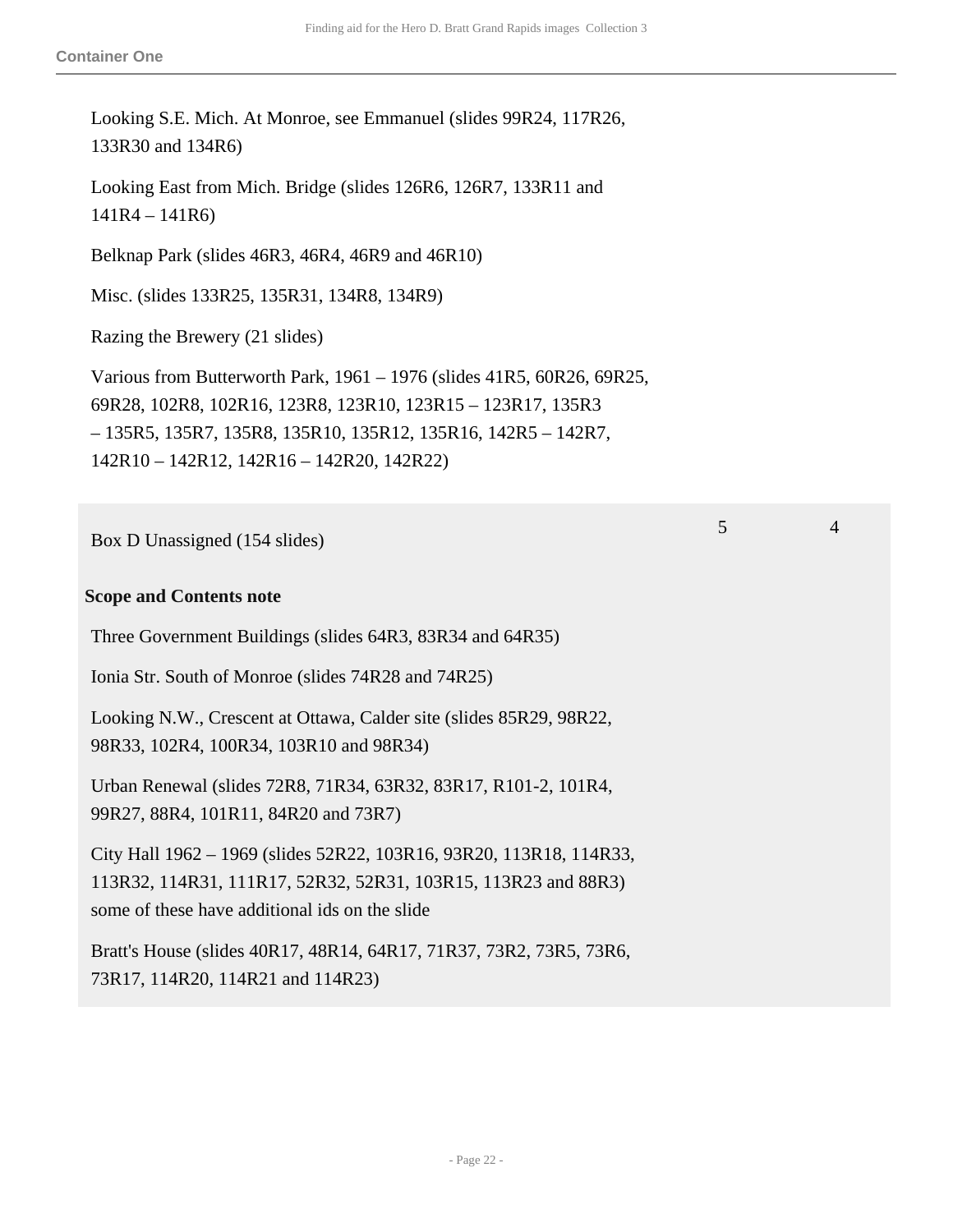Federal Building (slides 98R24, 98R25, 123R30, 125R10, 125R36, 126R2, 126R3, 126R5, 133R1 – 133R3, 133R10, 133R20, 133R31 and 133R32) Regent Theater (slides 76R1, 75R10, 75R4 and 75R2) Looking North, Ionia Avenue (slides 53R32, 76R8 and 114R29) Urban Renewal (15 slides) County Building (slides 53R15 – 53R19, 55R26, 85R32, 85R34, 86R18, 86R22 and 87R16) New County Building (slides 98R27, 99R2, 101R9 and 101R27) New City County Building Looking N.E. (slides 100R36, R101-8 and 99R1) Blooming Diefenbachias (slides 60R2, 60R1 and 63R13) Looking East Lyon at Monroe (slides 95R14 and 112R12) Looking East Across the Grand River (slides 76R24, 81R31, 112R25, 112R27, 99R17 – 99R19, 99R21 and 99R31) New Location of Rescue Mission – Old SA. Site of First C.R.F.C. (slides 85R36, 81R16 and 79R26) Sunset Pictures (slides 93R33, 75R15 and 117R32) Trans American Title (69R14 and 99R28) Michigan Hill Looking East (101R14 and 101R12) Looking N.E. Crescent at Monroe (76R27, 81R10, 85R33, 87R13, 88R15, 87R27 and 98R11) Signs (77R18, 60R13 and 101R19) Frey Building (124R4 and 133R22) East Side of Monroe (84R36, 84R37 and 117R23) Front View - Civic Auditorium (94R13)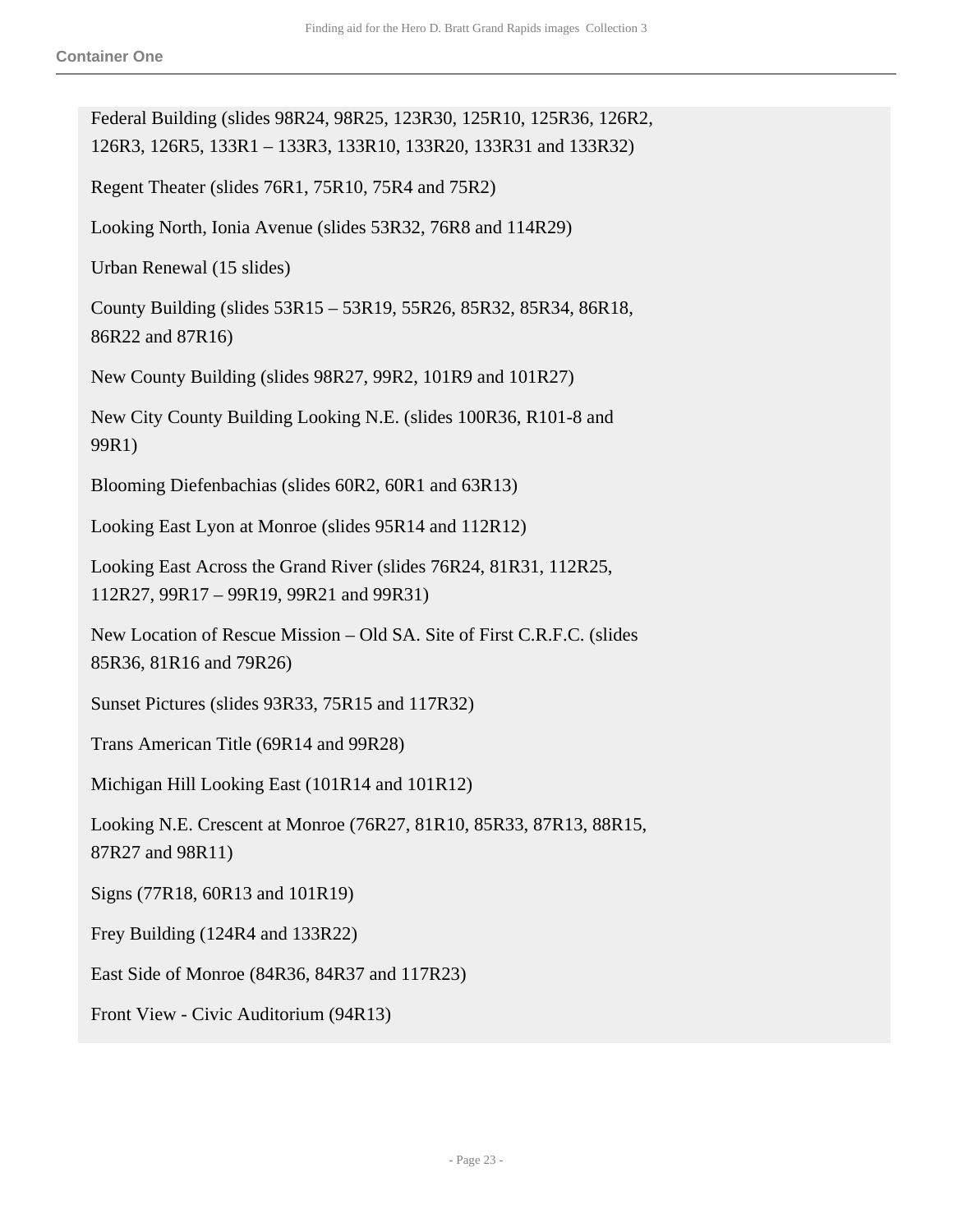| Ice in Grand River, 1968 April (98R29 – 98R32)                                                                                                                                                                                                                                                                                                                                                   |   |   |
|--------------------------------------------------------------------------------------------------------------------------------------------------------------------------------------------------------------------------------------------------------------------------------------------------------------------------------------------------------------------------------------------------|---|---|
| Good Random Views 1968 - '70 (99R26, 112R23, 117R7, 117R9 and<br>117R25)                                                                                                                                                                                                                                                                                                                         |   |   |
| Union Bank 1967 – '69 (slides 93R24, 94R32 – 94R34, 117R20, 74R24,<br>74R19, 74R32, 78R35 and 112R10)                                                                                                                                                                                                                                                                                            |   |   |
| Tray No. 13 (intro slide reads "Destruction of Kent County Building and<br>Court House, 50 slides)                                                                                                                                                                                                                                                                                               | 5 | 4 |
| Hero Bratt Slides Urban Renewal G.R.                                                                                                                                                                                                                                                                                                                                                             | 5 | 5 |
| <b>Scope and Contents note</b>                                                                                                                                                                                                                                                                                                                                                                   |   |   |
| [Many "upper Monroe" demolition scenes plus early expressway<br>construction over the river and the Kent Industrial Park site work. And a<br>few more scenes from the original urban renewal core area including the<br>brewery stables and Michigan hill – with the steeple of Immanuel Lutheran<br>Church – and the chimney of the brewery as constant reference points.<br>Don Bratt 2/23/09] |   |   |
| $(41 \text{ slides})$                                                                                                                                                                                                                                                                                                                                                                            |   |   |
| Freeway 1965 (70R18, 70R17, 70R11, 60R28, 69R27, 60R27, 69R26,<br>70R16, 69R23, 70R15, 70R14 and 70R13)                                                                                                                                                                                                                                                                                          |   |   |
| Airport (62R18, 62R17, 62R16, 77R9, 77R8, 77R12, 77R13, 61R11 and<br>139R16)                                                                                                                                                                                                                                                                                                                     |   |   |
| Unidentified separated by rubber bands (19 slides, 8 slides of outdoor<br>sculpture, 17 slides, 33 slides (two slides in this last group are identified as<br>demolition of the railroad station)                                                                                                                                                                                                |   |   |
|                                                                                                                                                                                                                                                                                                                                                                                                  |   |   |

Slides Found in Plastic Bag <sup>5</sup> <sup>5</sup>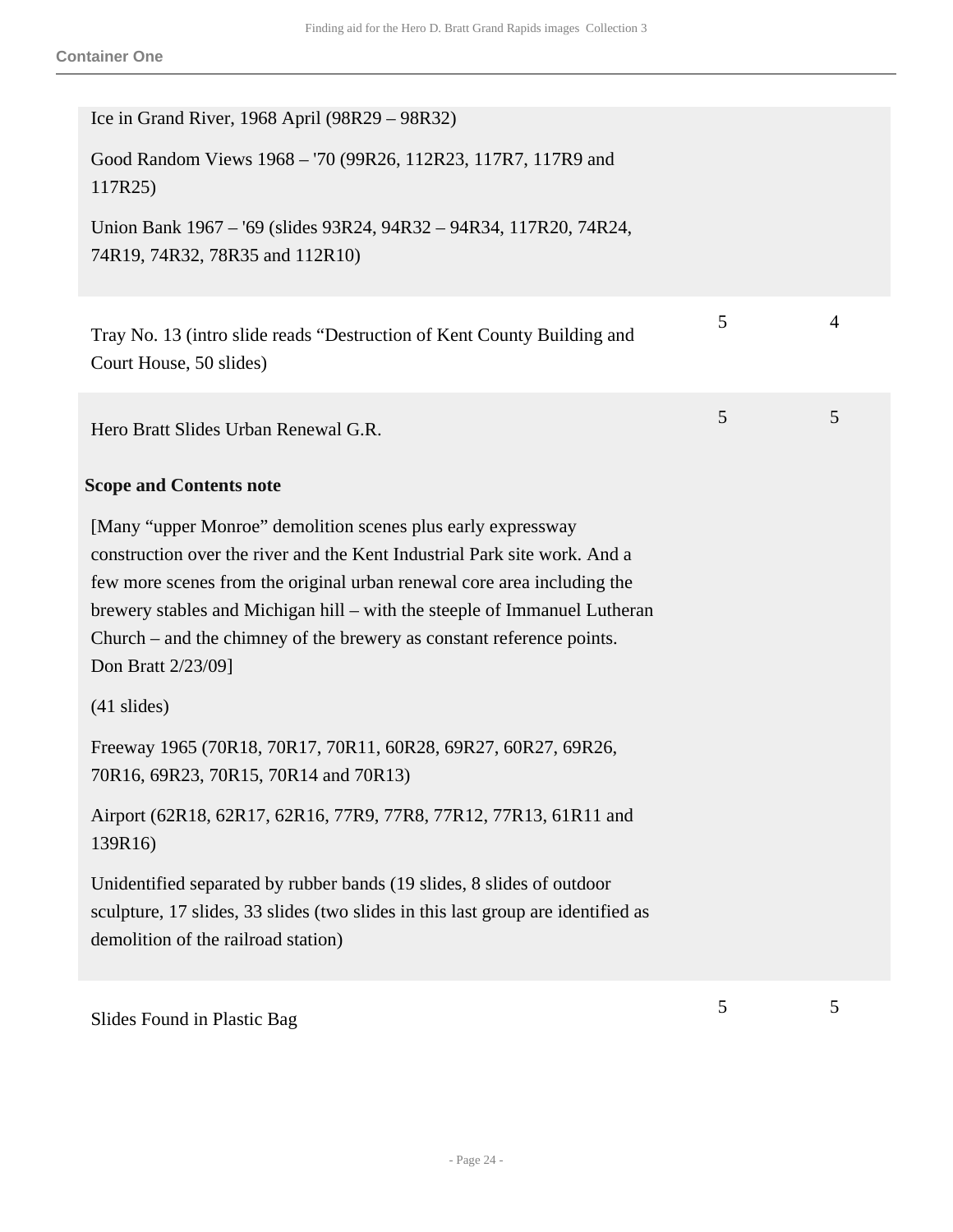#### **Scope and Contents note**

[Hero Bratt slides, March 6, 2009, 95 Slides Bell in tower of City Hall, Don Bratt]

Slide Intros (79R19, 122R30, 143R19, 121R28, 79R13, 129R13 and 75R6)

Freeway (76R16 – 76R21, 117R4, 69R32, 76R10, 76R11, 76R13 – 76R15, 56R17, 77R21, 57R36 and 71R11)

Urban Renewal (3 groups in rubber bands all labeled Urban Renewal for a total of 67 slides)

#### **Container Two**

#### **Scope and Contents note**

[Assorted Downtown Bldgs. Some under construction – some being torn down. Some slides labeled and/ or dated, some not. Have not gone through each slide. CB]

|                                                                                                                                                                                                   | <b>Box</b> | <b>Folder</b> |
|---------------------------------------------------------------------------------------------------------------------------------------------------------------------------------------------------|------------|---------------|
| Tray No. 1 (34 slides)                                                                                                                                                                            | 6          | 6             |
| Tray A (40 slides)                                                                                                                                                                                | 6          | 6             |
| Tray B (42 slides) (61R22 "Towbridge Street West off Lafayette NE",<br>51R15 "Alley off Michigan Str. Opposite Butterworth Hospital", 61R17<br>"North Street Looking North from Walnut St. N.E.") | 6          | 6             |
| Tray F (50 slides) (70R29 "West Side – Old Kent Bank Headquarters<br>under construction", 68R2 "Old Kent Bank under const.")                                                                      | 6          |               |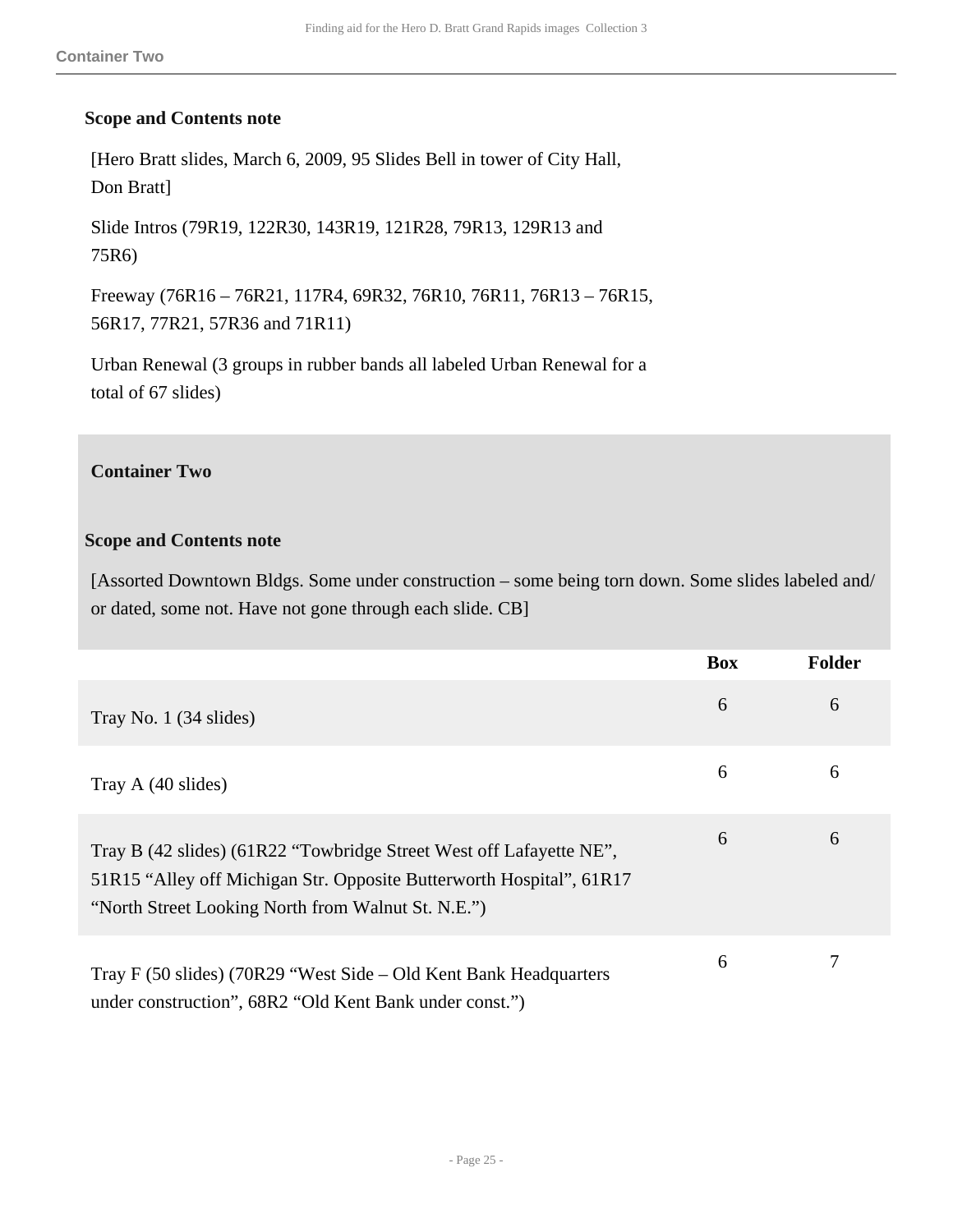| Tray No. 3 (39 slides) | $\overline{ }$ |
|------------------------|----------------|
| Tray No. 2 (43 slides) |                |

### **Container Three**

|                                                                                                                                               | <b>Box</b> | <b>Folder</b> |
|-----------------------------------------------------------------------------------------------------------------------------------------------|------------|---------------|
| Tray No. 8 [Old Kent Bank under construction; opening festivities on<br>completion, 49 slides]                                                | 6          | 8             |
| Tray No. 9 [Houseman bldg site becomes parking lot, Mich con. Bldg<br>begun & completed, 45 slides]                                           | 6          | 8             |
| Tray No. 10 [Sequence $4 - 1962 - 1966$ , new bldgs on lower Monroe, 50<br>slides]                                                            | 6          | 8             |
| Tray No. 11 [Police Station construction, Destruction of Police Station,<br>expressway downtown, GR Press, 43 slides]                         | 6          | 9             |
| Tray D [Bldg. Of new City Hall – 1968, general views of era, 37 slides]                                                                       | 6          | 9             |
| Tray No. 17 [Dem. Of Fox Brewery, Build State office Bldg. 1974-76, 49<br>slides] (79R6 "Corner of Herald Bldg, 143R22 "State Flag Michigan") | 6          | 9             |
| <b>Container Four</b>                                                                                                                         |            |               |

**Box Folder**